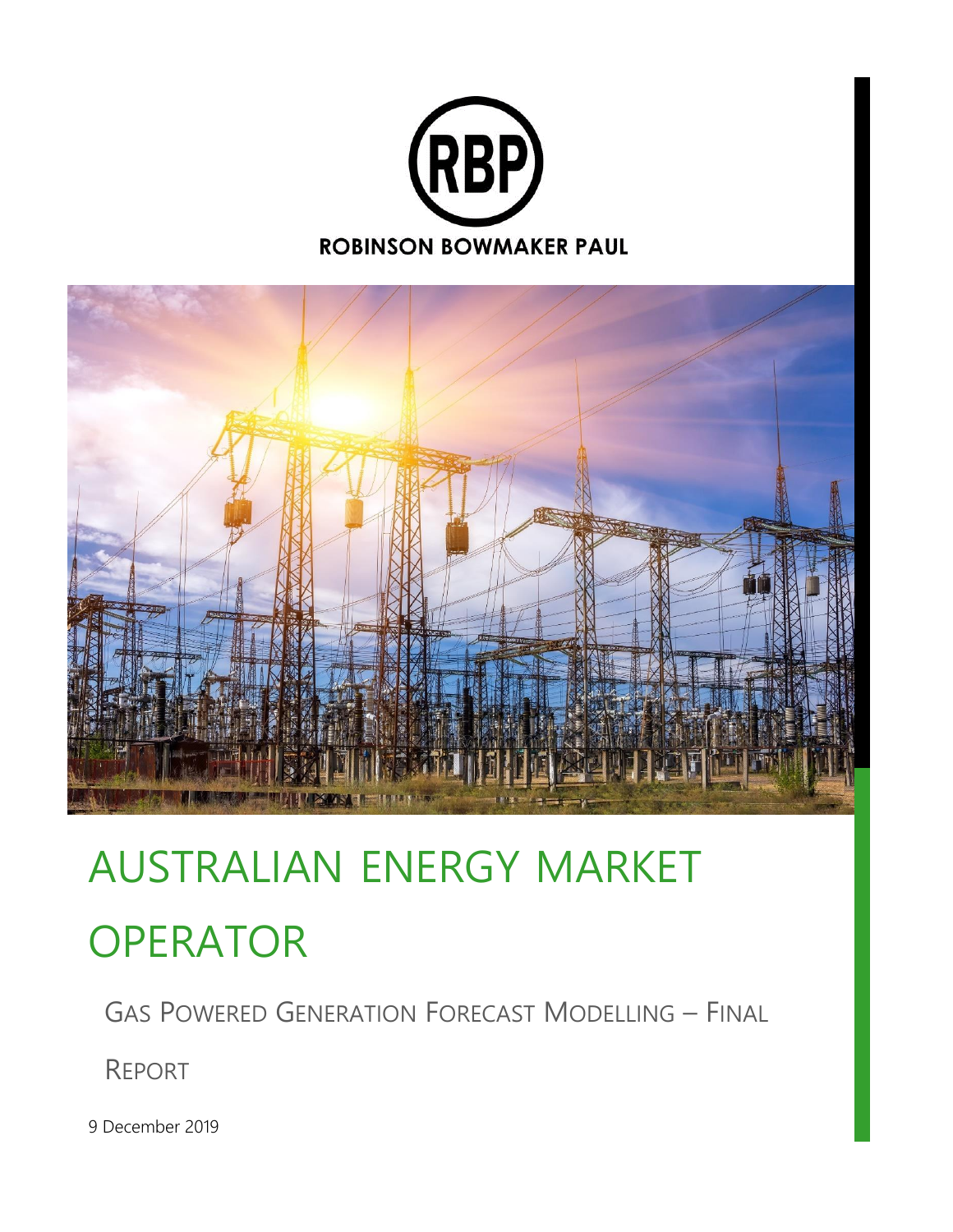**Document version:** 4.0

**Prepared by:** RBP Robinson Bowmaker Paul Level 8 104 The Terrace Wellington 6011 New Zealand [rbp.consulting](https://rbp.consulting/)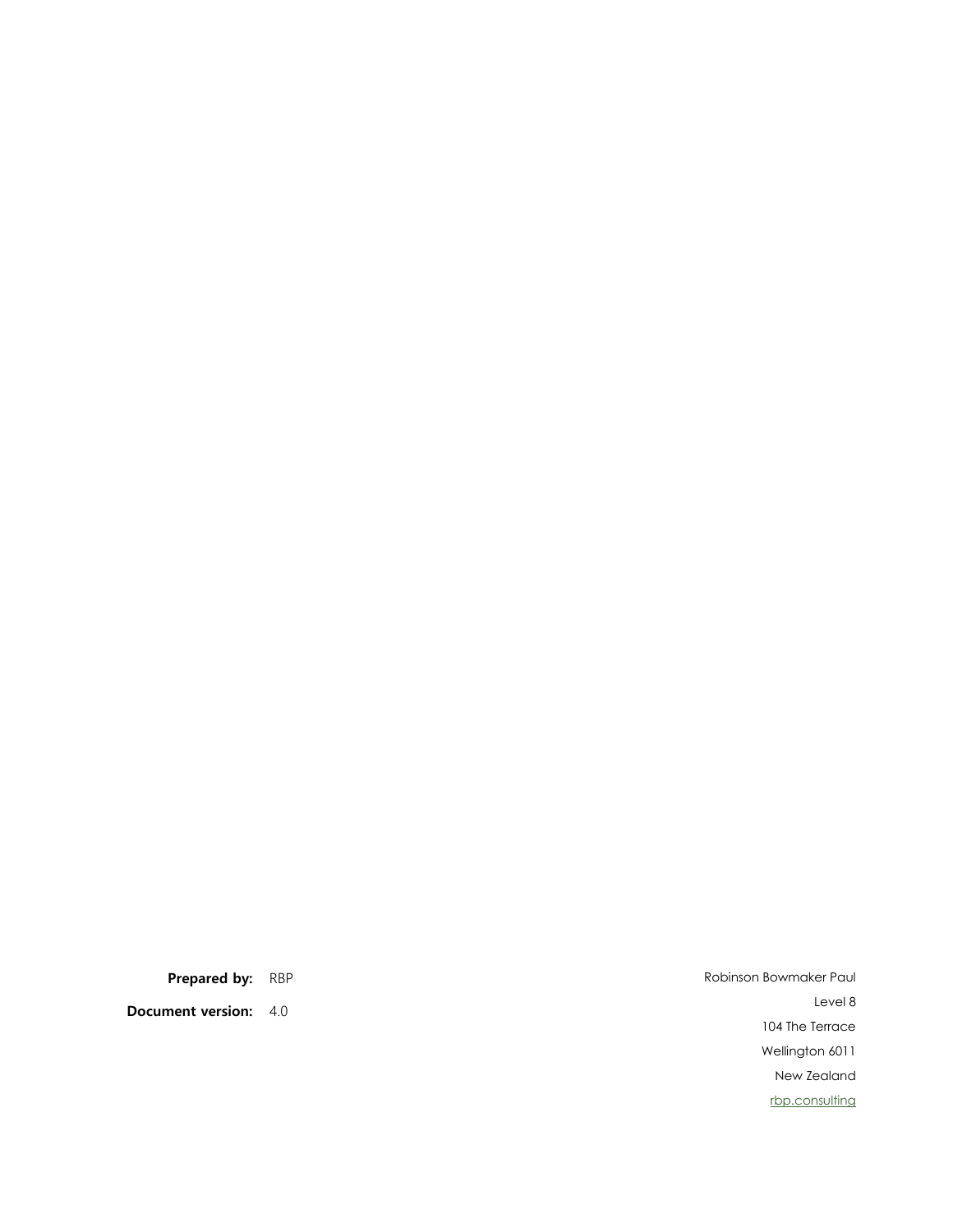## **CONTENTS**

| 1     |  |
|-------|--|
| 1.1   |  |
| 1.2   |  |
| 2     |  |
| 2.1   |  |
| 2.2   |  |
| 2.2.1 |  |
| 2.2.2 |  |
| 2.2.3 |  |
| 2.2.4 |  |
| 2.2.5 |  |
| 2.2.6 |  |
| 2.2.7 |  |
| 2.2.8 |  |
| 2.2.9 |  |
| 2.3   |  |
| 2.4   |  |
| 2.4.1 |  |
| 2.4.2 |  |
| 2.4.3 |  |
| 2.4.4 |  |
| 2.5   |  |
| 2.5.1 |  |
| 2.5.2 |  |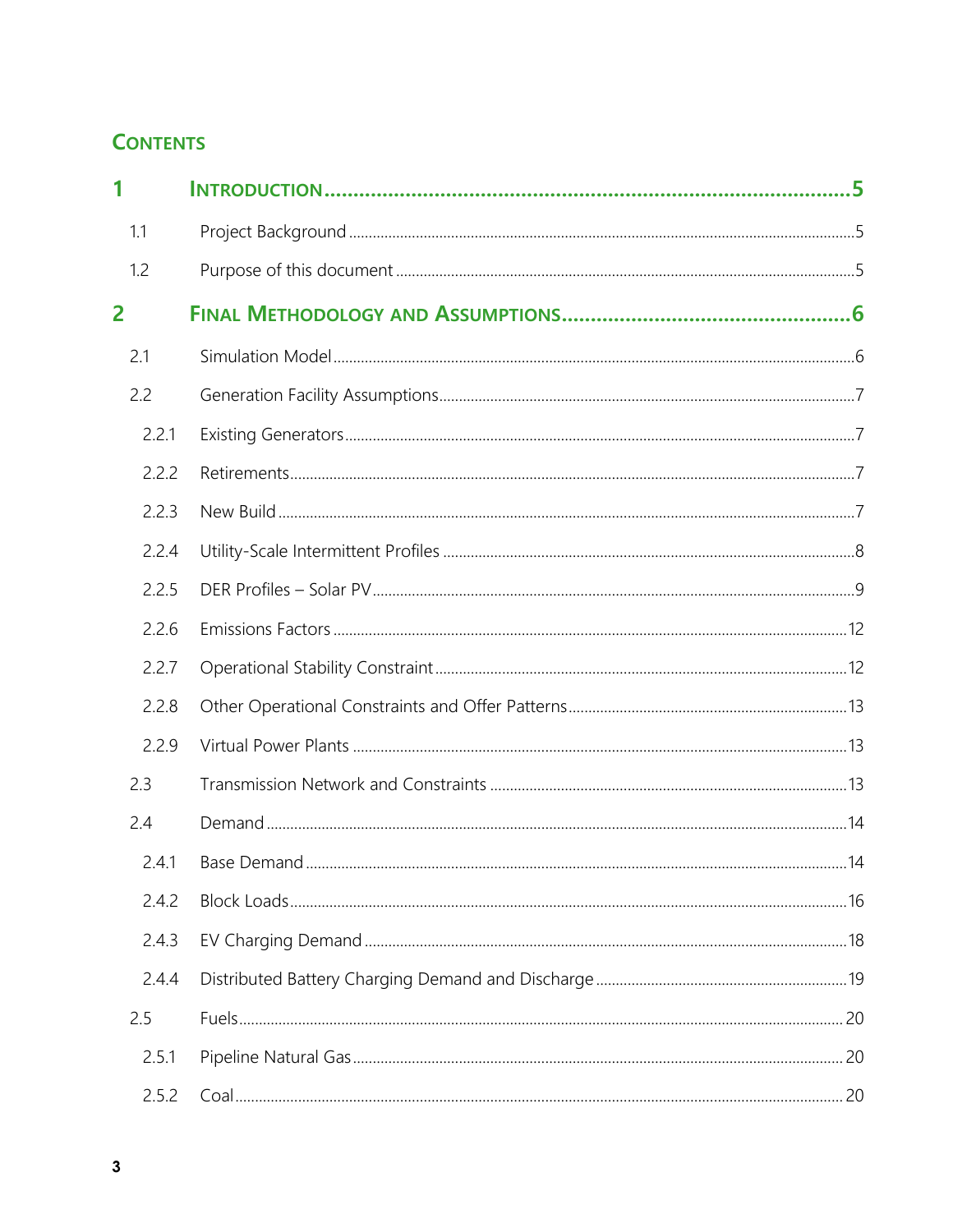| 2.5.3 |    |
|-------|----|
| 2.6   |    |
| 2.7   |    |
| 3     |    |
| 3.1   |    |
| 3.2   |    |
| 3.3   |    |
| 3.4   |    |
| 4     | 28 |
| 4.1   |    |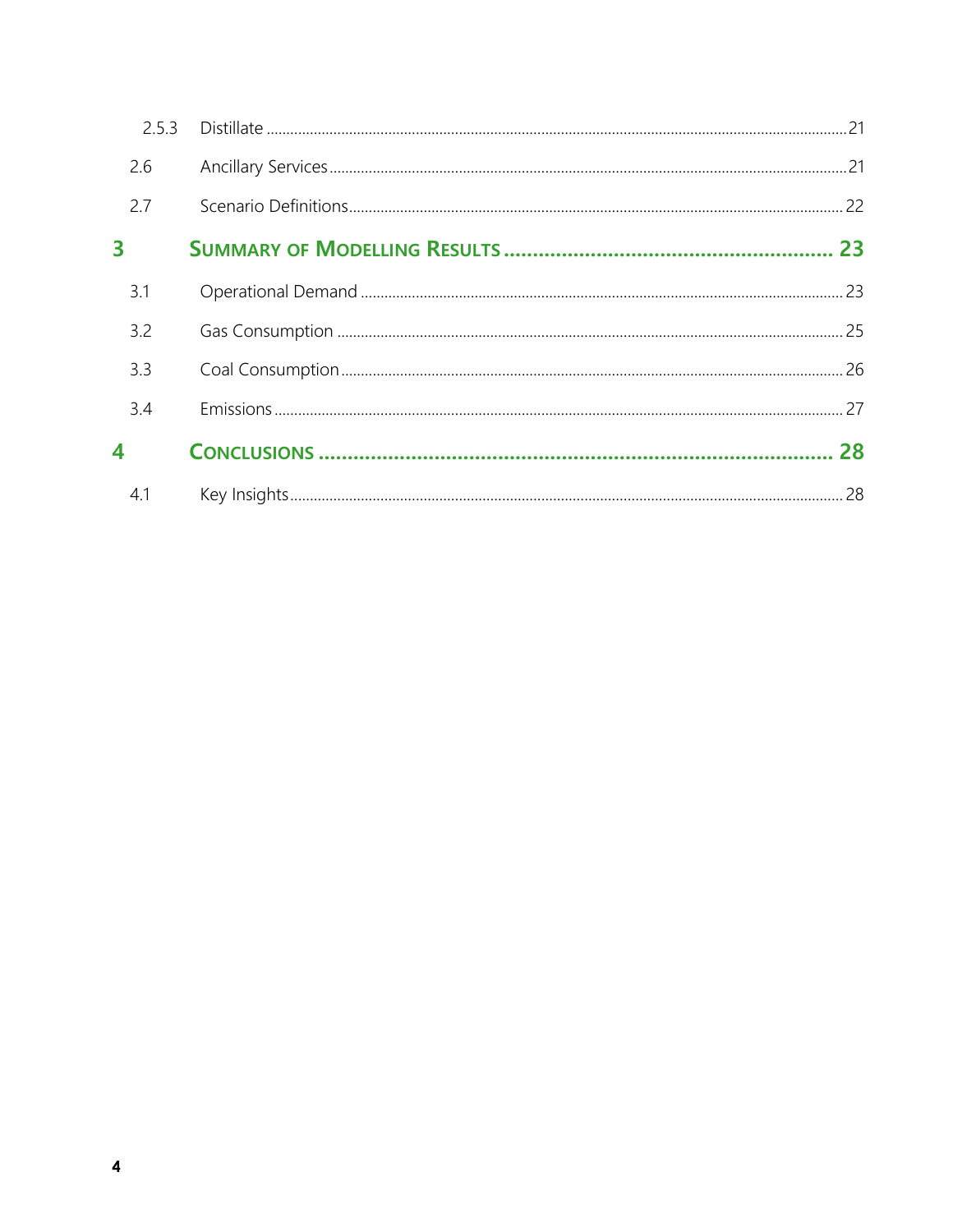## <span id="page-4-0"></span>**1 INTRODUCTION**

## <span id="page-4-1"></span>**1.1 PROJECT BACKGROUND**

The Gas Services Information (GSI) Rules require AEMO to produce a Western Australian (WA) Gas Statement of Opportunities (GSOO) report on an annual basis. The GSOO must include a forecast of gas demand over a 10-year calendar horizon. One of the key drivers of gas demand is the amount of gas-fired generation which is expected to be dispatched over this horizon.

## <span id="page-4-2"></span>**1.2 PURPOSE OF THIS DOCUMENT**

This document is the final deliverable of the GPG forecast project. This report includes:

- The finalised methodology and assumptions
- A summary of the modelling results
- Key insights and observations
- An assessment of limitation and gaps of the modelling methodology and results.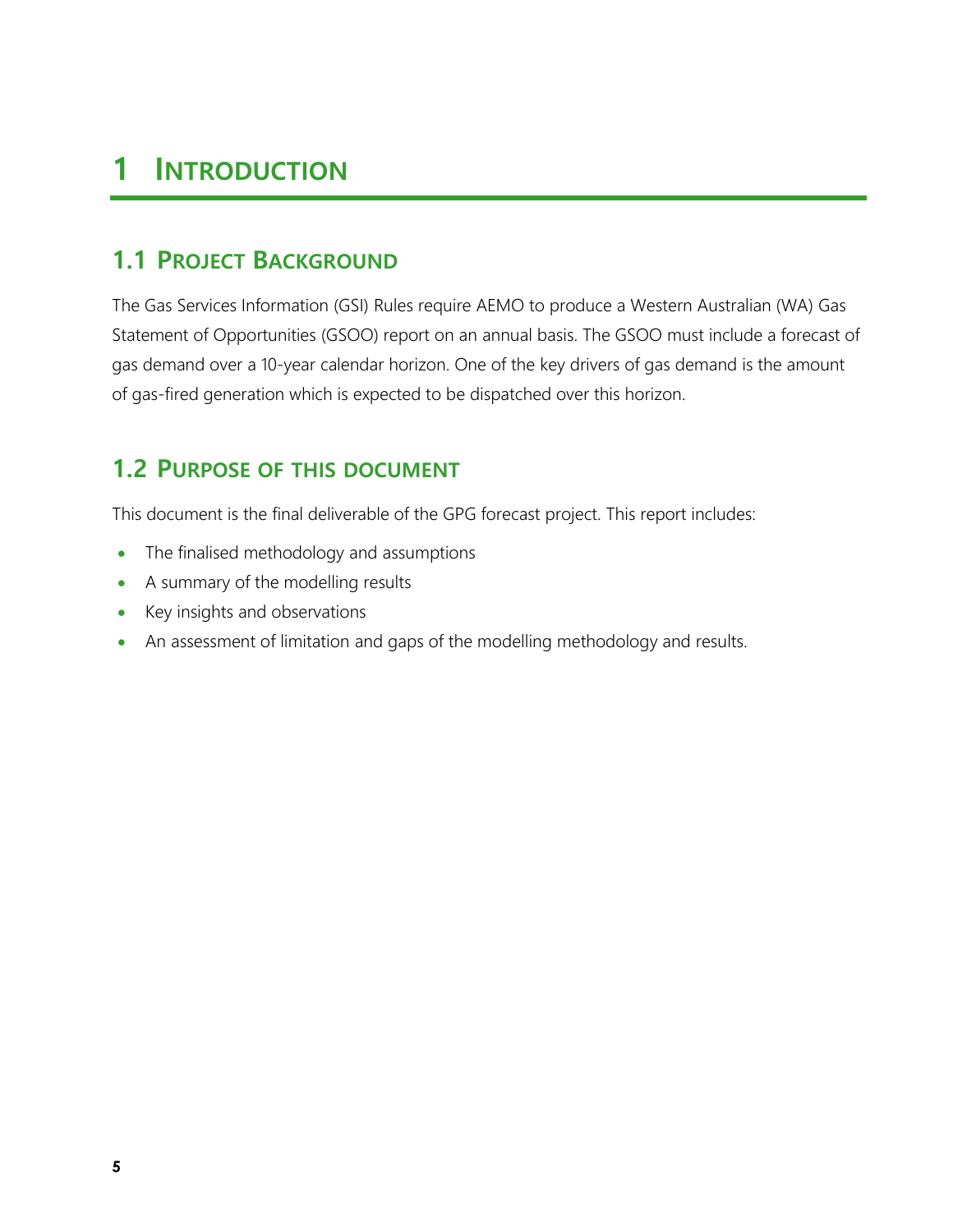## <span id="page-5-0"></span>**2 FINAL METHODOLOGY AND ASSUMPTIONS**

In this section we specify the methodology and assumptions used to perform the GPG forecast analysis.

The input data assumptions to be used for the modelling is a combination of:

- Data provided by AEMO specifically for this project
- Publicly available data from AEMO and other sources
- RBP's own knowledge and insights

This section specifies the data that has been used for the modelling, the methodologies used to derive or obtain this data, the data sources that were used, and the simulation model used to obtain the results.

### <span id="page-5-1"></span>**2.1 SIMULATION MODEL**

We have used our in-house dispatch optimisation tool WEMSIM to conduct the analysis to produce the forecasts of market outcomes.

WEMSIM co-optimises energy dispatch and reserve provision using:

- Generation facility data such as capacity, outage rates, ramp rates, heat rates and cost information (fuel, Variable Operation and Maintenance Costs [VOM], Fixed Operation and Maintenance Costs [FOM])
- Transmission data, either via the specification of thermal limits of generic constraints (as used in the NEM and for the WEM Generator Interim Access [GIA] arrangement)
- Reserve requirement and provision data.

WEMSIM outputs can include (but is not limited to):

- Fuel use by generators
- Hourly energy dispatch and reserve provided
- Locational price forecasts (i.e. nodal prices)
- Capacity utilisation of generation facilities
- Revenues earned and costs incurred by facility and participant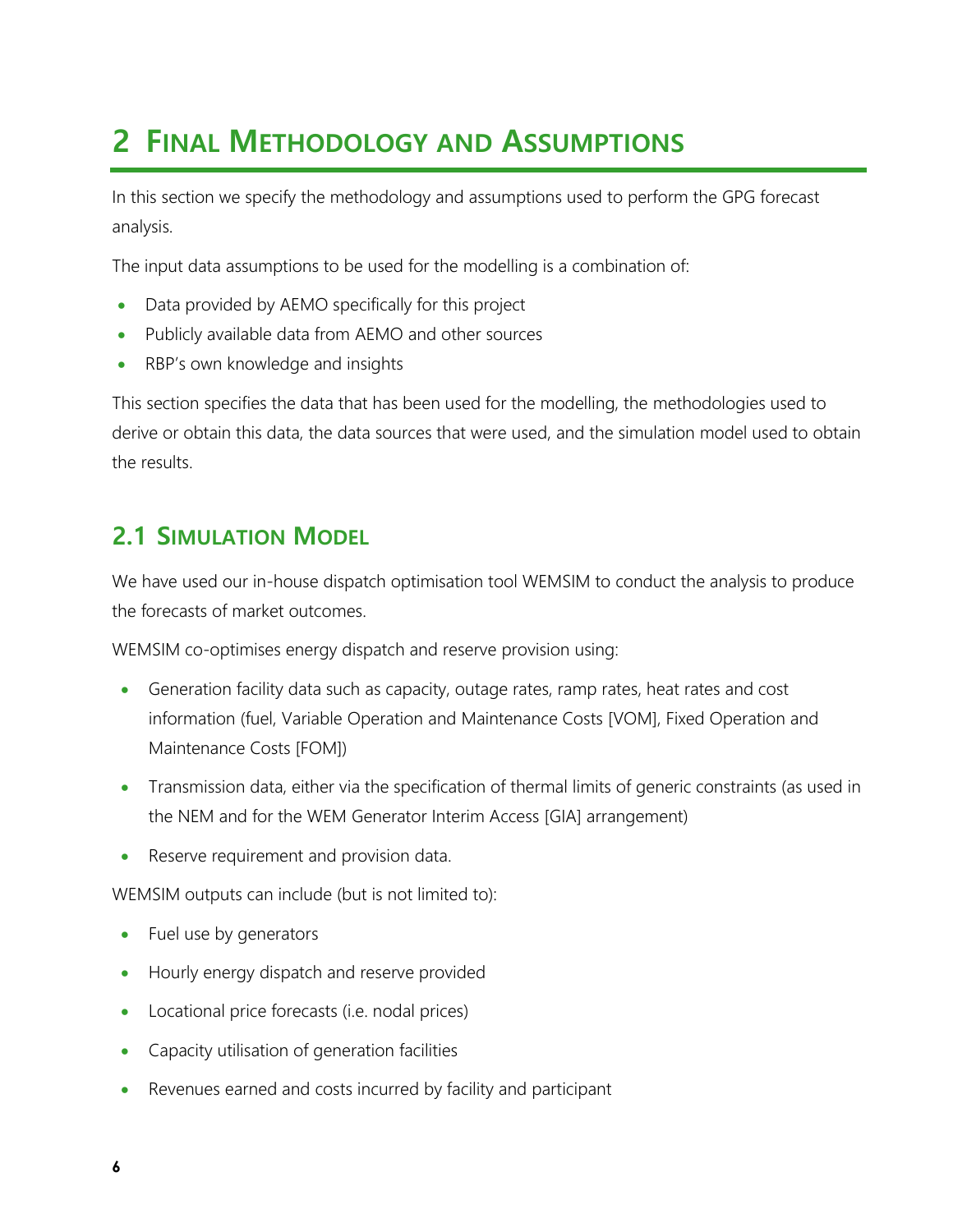<span id="page-6-0"></span>• Emissions, such as total  $CO<sub>2</sub>$  equivalent.

## **2.2 GENERATION FACILITY ASSUMPTIONS**

#### <span id="page-6-1"></span>**2.2.1 Existing Generators**

Assumptions for the technical parameters and operational costs of existing generators have been taken from the publicly available AEMO Costs and Technical Parameter Review, completed in 2018 by GHD<sup>1</sup>. AEMO provided updated values for the following parameters:

- Heat rates
- Unit capacities

#### <span id="page-6-2"></span>**2.2.2 Retirements**

The following fixed retirements are assumed, consistent with the WA Government announcement on 5 August 2019<sup>2</sup> :

| Unit    | Retirement Date |
|---------|-----------------|
| MUJA G5 | 1 October 2022  |
| MUJA G6 | 1 October 2024  |

#### <span id="page-6-3"></span>**2.2.3 New Build**

There are a number of new generators coming online during the 10-year gas forecasting horizon that are not included in the 2018 Costs and Technical Parameter Review. The list of these generators was provided by AEMO to RBP to enable us to conduct the 2019 Reliability Assessment for the 2019 WEM Electricity Statement of Opportunities (ESOO)<sup>3</sup>. These generators are listed in Table 2.

<sup>1</sup> Available from [https://www.aemo.com.au/Electricity/National-Electricity-Market-NEM/Planning-and-forecasting/Inputs-](https://www.aemo.com.au/Electricity/National-Electricity-Market-NEM/Planning-and-forecasting/Inputs-Assumptions-and-Methodologies)[Assumptions-and-Methodologies](https://www.aemo.com.au/Electricity/National-Electricity-Market-NEM/Planning-and-forecasting/Inputs-Assumptions-and-Methodologies)

<sup>2</sup> [https://www.mediastatements.wa.gov.au/Pages/McGowan/2019/08/Muja-Power-Station-in-Collie-to-be-scaled-back](https://www.mediastatements.wa.gov.au/Pages/McGowan/2019/08/Muja-Power-Station-in-Collie-to-be-scaled-back-from-2022.aspx)[from-2022.aspx](https://www.mediastatements.wa.gov.au/Pages/McGowan/2019/08/Muja-Power-Station-in-Collie-to-be-scaled-back-from-2022.aspx)

<sup>3</sup> [https://www.aemo.com.au/Electricity/Wholesale-Electricity-Market-WEM/Planning-and-forecasting/WEM-Electricity-](https://www.aemo.com.au/Electricity/Wholesale-Electricity-Market-WEM/Planning-and-forecasting/WEM-Electricity-Statement-of-Opportunities)[Statement-of-Opportunities](https://www.aemo.com.au/Electricity/Wholesale-Electricity-Market-WEM/Planning-and-forecasting/WEM-Electricity-Statement-of-Opportunities)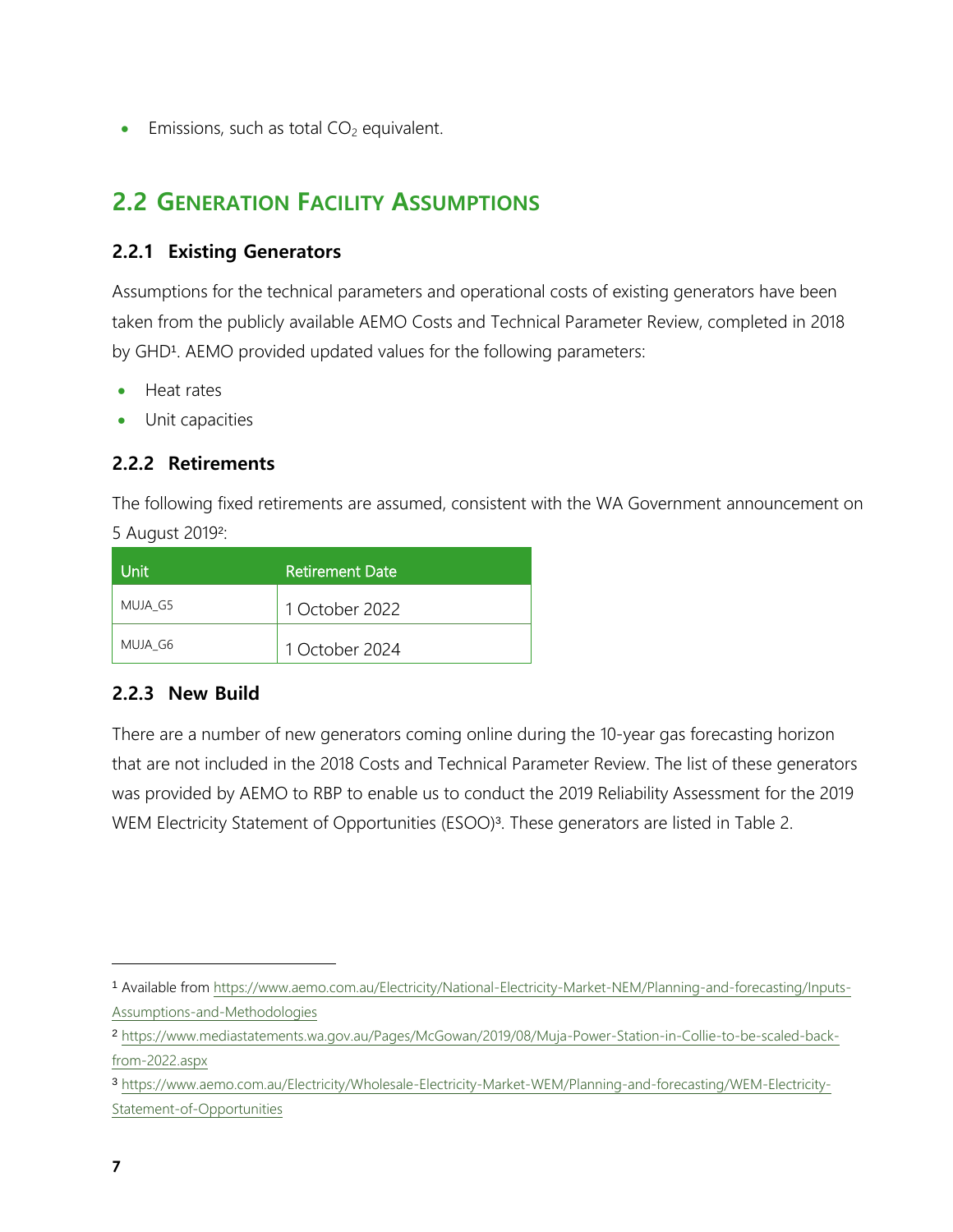#### Table 1. New Build

| Unit name                 | <b>Commencement Date</b> | <b>Type</b>    |
|---------------------------|--------------------------|----------------|
| <b>BADGINGARRA WF1</b>    | 2019                     | Wind           |
| Ambrisolar1               | 2019                     | Solar          |
| GREENOUGH_RIVER_PV1_UPG_1 | 2019                     | Solar          |
| PHOENIX_KWINANA_WTE_G1    | 2021                     | <b>Biomass</b> |
| <b>WARRADARGE WF1</b>     | 2020                     | Wind           |
| Yandin WF1                | 2020                     | Wind           |
| <b>MERSOLAR PVI</b>       | 2020                     | Solar          |

#### <span id="page-7-0"></span>**2.2.4 Utility-Scale Intermittent Profiles**

We have reapplied the methodology used in the 2019 Reliability Assessment to derive intra-day hourly profiles for each intermittent utility-scale facility. Using this methodology, we have used historical generation for existing facilities from non-loss adjusted metered quantities (supplied by AEMO) and participant provided estimated generation for new facilities to develop the profiles as follows:

- For each month (Jan, Feb, ..., Nov, Dec), we assign an intra-day hourly profile to each intermittent generator.
- This means each intermittent generator will have 12 intra-day hourly profiles (one for each month of the year).
- Hence,  $\overline{Gen_{h,m}} = \frac{1}{r}$  $\frac{1}{T}\sum_{Y}^{T}(years) = 1\left(\frac{\sum_{d}(days) \in Month\ m}\frac{Gen_{Y,h,d}}{\sum_{d}days\ in\ month\ m\ of\ Year}\right)$  $\int_{Y}^{T}(Years)=1\left(\frac{2d\,(days)\in\,m\,th\,m\,Gen_{Y,h,d}}{\#\,days\,in\,m\,on\,th\,m\,of\,Year\,\gamma}\right).$ For a given intermittent generator:
	- $\overline{\text{Gen}_{h,m}}$  denotes the average generation (MW) in hour h of month m (based on T years of historical or participant provided generation values)
	- Gen<sub>Y, h, d</sub> denotes the historical or estimated generation value in hour h or day d (in month m) of Year Y.

This approach captures both intra-day and seasonal variation, while ensuring the average hourly generation values are based on a sample size large enough to yield robust generation estimates.

This has resulted in 12 intra-day profiles for each of the 30 intermittent facilities, which were entered into the model do define each intermittent facilities' generation pattern.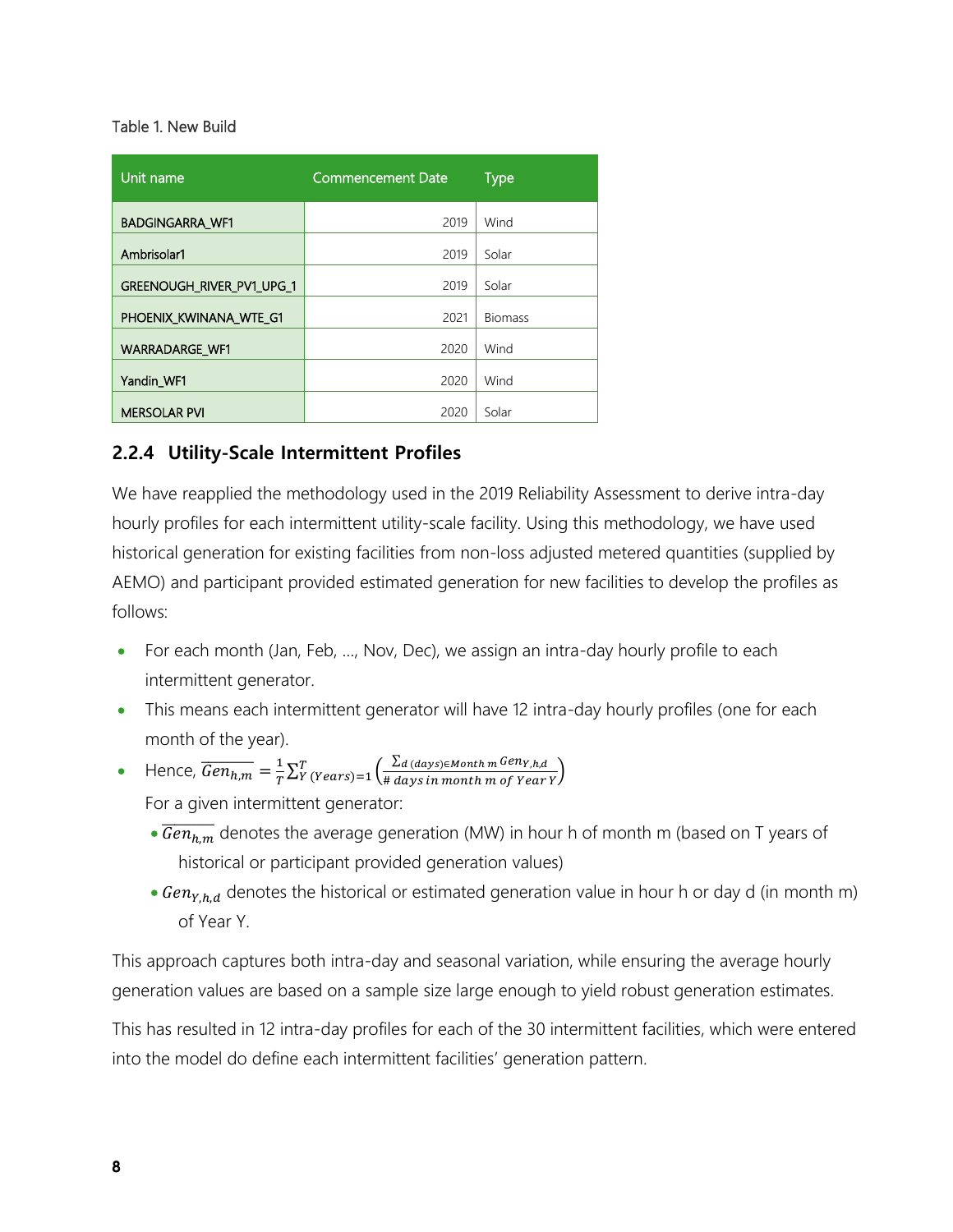#### <span id="page-8-0"></span>**2.2.5 DER Profiles – Solar PV**

#### **DER PV Capacity Forecasts**

The AEMO has provided forecasts of DER Solar PV Capacity for 'Neutral', 'Fast Change' and 'Slow Change' scenarios under the 2019 WEM ESOO. Only the 'Neutral' forecast has been used for this project.

#### **DER PV Capacity Profiles**

The profile of solar PV generation is complex, with seasonal, daily variability and random intermittency caused by cloud cover that makes maximum power point (MPP) tracking difficult. For the purpose of modelling, this can be broken down into:

- Daily generation potential profiles for each month of the year, assuming zero cloud cover. These are deterministic (i.e. fixed and predictable) profiles and are expressed as capacity factors (i.e. fraction of installed capacity).
- An outage probability distribution function (PDF), expressing the probability that a given unit of generation output will be eliminated by cloud cover. This PDF is dependent on the outage (i.e. cloud cover) in the previous hour, and this dependency needs to be factored in to avoid excessive changes in solar PV output from one period to the next. This dependency is also a function of the season of the year. Therefore, PDFs have been computed for a range of previous hour outage factors and each season (summer, winter and shoulder).

The AEMO has provided historical solar PV capacity factor data for each trading period from 9 September 2011 to 20 February 2019 (2,722 days). Using statistical analysis of the historical data, we have processed this into daily generation profiles for each month and outage PDFs as described above. This data is shown in [Figure 1](#page-9-0) to Figure 4 below.

These two factors are combined to simulate a realistic solar generation profile for each model run. This is done by:

- 1. For each modelled hour, selecting the generation potential value (from [Figure 1](#page-9-0) below)
- 2. For each modelled hour, randomly generating an outage factor given the season and previous hour's outage factor from the PDFs shown in Figure 2 - [Figure 3](#page-10-0) for the applicable season (as defined in [Table 2\)](#page-9-1).
- 3. Multiplying these two factors by the forecast MW PV capacity for the period, to obtain a MWh generation value for the period.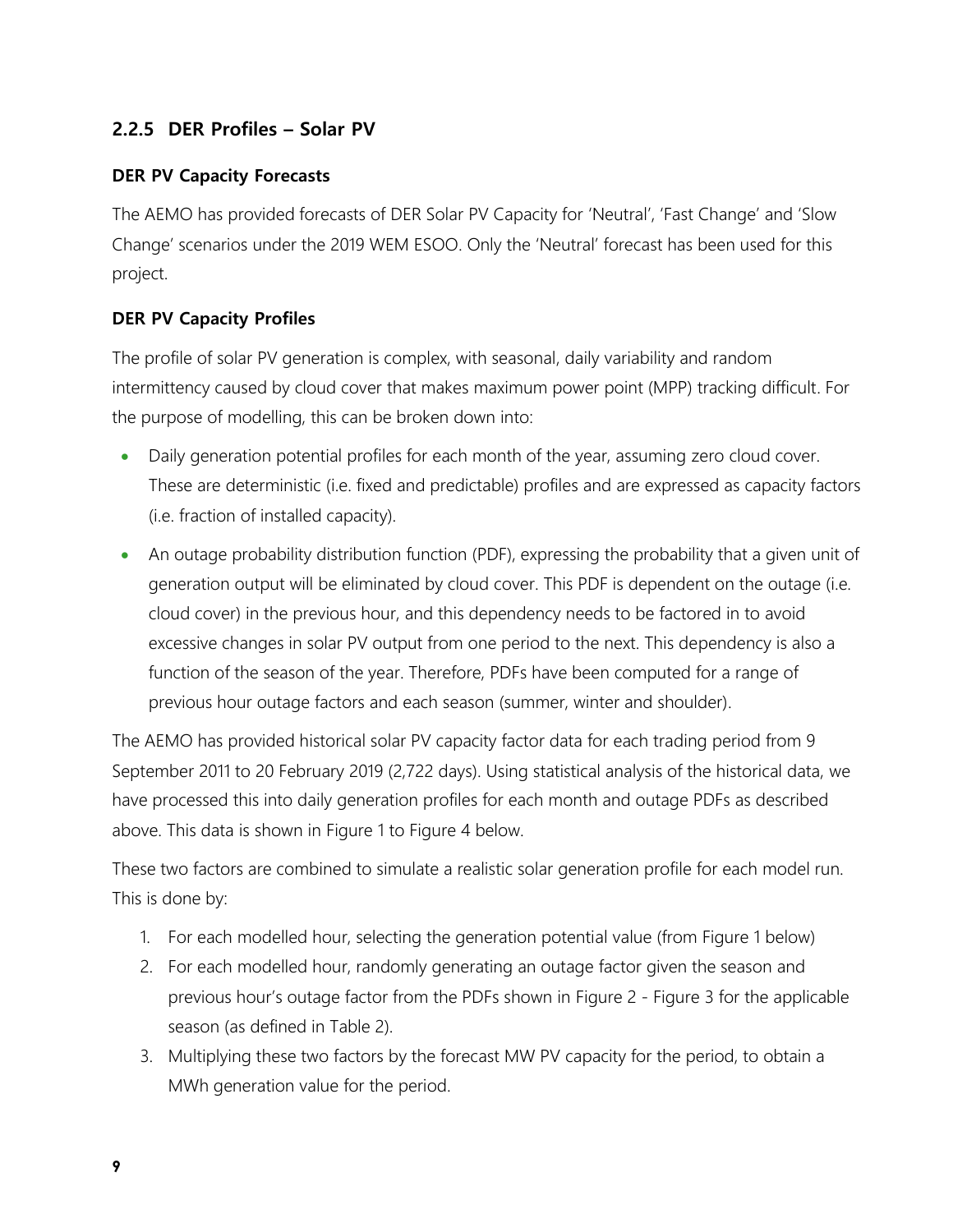| Month     | Season   |
|-----------|----------|
| January   | Summer   |
| February  | Summer   |
| March     | Shoulder |
| April     | Winter   |
| May       | Winter   |
| June      | Winter   |
| July      | Winter   |
| August    | Winter   |
| September | Winter   |
| October   | Winter   |
| November  | Shoulder |
| December  | Summer   |

#### <span id="page-9-1"></span>Table 2. Season definitions for solar PV analysis

#### <span id="page-9-0"></span>Figure 1. Daily solar PV generation potential profiles



#### Solar PV Generation Potential Profiles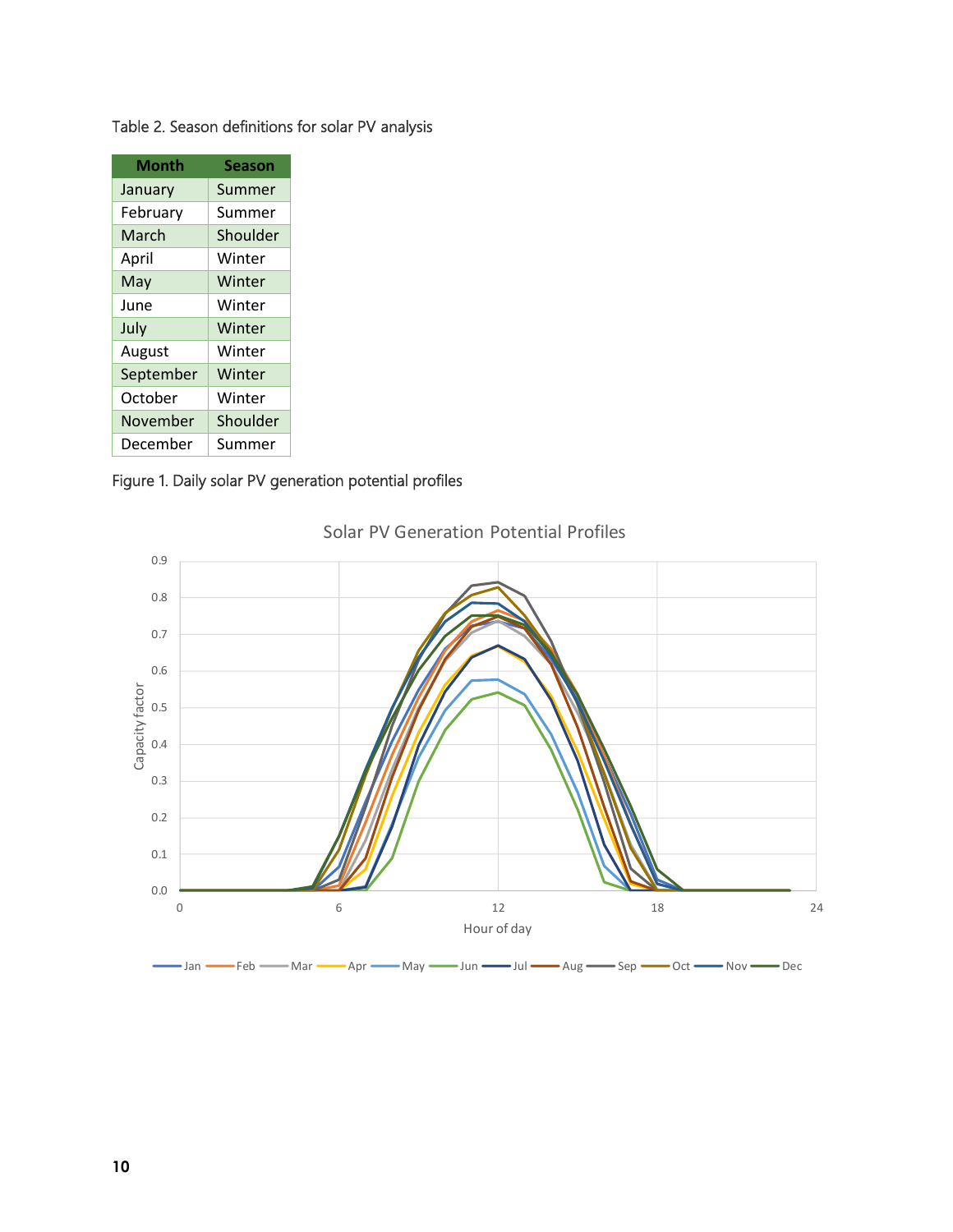|                      | Previous Outage Factor |        |        |        |        |        |        |        |        |        |        |
|----------------------|------------------------|--------|--------|--------|--------|--------|--------|--------|--------|--------|--------|
| <b>Outage Factor</b> | $\mathbf{0}$           | 0.1    | 0.2    | 0.3    | 0.4    | 0.5    | 0.6    | 0.7    | 0.8    | 0.9    | 1      |
| 0.00                 | 0.1417                 | 0.0316 | 0.0165 | 0.0122 | 0.0000 | 0.0000 | 0.0000 | 0.0000 | 0.0000 | 0.0000 | 0.0000 |
| 0.05                 | 0.2833                 | 0.1158 | 0.0248 | 0.0061 | 0.0052 | 0.0000 | 0.0000 | 0.0000 | 0.0000 | 0.0000 | 0.0000 |
| 0.10                 | 0.1417                 | 0.1053 | 0.0413 | 0.0122 | 0.0000 | 0.0087 | 0.0024 | 0.0000 | 0.0000 | 0.0000 | 0.0000 |
| 0.15                 | 0.1417                 | 0.1684 | 0.0661 | 0.0122 | 0.0104 | 0.0087 | 0.0000 | 0.0000 | 0.0000 | 0.0000 | 0.0017 |
| 0.20                 | 0.0583                 | 0.0842 | 0.0661 | 0.0732 | 0.0155 | 0.0174 | 0.0121 | 0.0000 | 0.0000 | 0.0000 | 0.0000 |
| 0.25                 | 0.0583                 | 0.1053 | 0.1240 | 0.0488 | 0.0466 | 0.0304 | 0.0097 | 0.0000 | 0.0000 | 0.0000 | 0.0000 |
| 0.30                 | 0.0333                 | 0.0737 | 0.1240 | 0.0854 | 0.0311 | 0.0130 | 0.0097 | 0.0028 | 0.0007 | 0.0000 | 0.0000 |
| 0.35                 | 0.0417                 | 0.0842 | 0.1405 | 0.0671 | 0.0933 | 0.0478 | 0.0340 | 0.0055 | 0.0007 | 0.0000 | 0.0000 |
| 0.40                 | 0.0417                 | 0.0316 | 0.0661 | 0.0793 | 0.0570 | 0.0478 | 0.0316 | 0.0111 | 0.0013 | 0.0003 | 0.0000 |
| 0.45                 | 0.0167                 | 0.0632 | 0.0413 | 0.0976 | 0.1140 | 0.0696 | 0.0558 | 0.0152 | 0.0007 | 0.0003 | 0.0034 |
| 0.50                 | 0.0000                 | 0.0421 | 0.0992 | 0.1220 | 0.0674 | 0.0913 | 0.0728 | 0.0305 | 0.0007 | 0.0003 | 0.0000 |
| 0.55                 | 0.0083                 | 0.0421 | 0.0661 | 0.0976 | 0.1036 | 0.1087 | 0.0777 | 0.0637 | 0.0059 | 0.0009 | 0.0017 |
| 0.60                 | 0.0000                 | 0.0000 | 0.0331 | 0.0244 | 0.0725 | 0.0696 | 0.0850 | 0.0720 | 0.0059 | 0.0012 | 0.0000 |
| 0.65                 | 0.0083                 | 0.0105 | 0.0331 | 0.0671 | 0.0933 | 0.1130 | 0.1165 | 0.1399 | 0.0183 | 0.0006 | 0.0017 |
| 0.70                 | 0.0000                 | 0.0211 | 0.0165 | 0.0610 | 0.0984 | 0.1261 | 0.1019 | 0.1524 | 0.0944 | 0.0047 | 0.0000 |
| 0.75                 | 0.0000                 | 0.0211 | 0.0165 | 0.0488 | 0.0881 | 0.0739 | 0.1117 | 0.0803 | 0.1520 | 0.0056 | 0.0017 |
| 0.80                 | 0.0000                 | 0.0000 | 0.0000 | 0.0305 | 0.0259 | 0.0478 | 0.0631 | 0.1080 | 0.1265 | 0.0243 | 0.0084 |
| 0.85                 | 0.0083                 | 0.0000 | 0.0083 | 0.0183 | 0.0155 | 0.0478 | 0.0510 | 0.0928 | 0.1252 | 0.0909 | 0.0118 |
| 0.90                 | 0.0083                 | 0.0000 | 0.0083 | 0.0183 | 0.0259 | 0.0261 | 0.0850 | 0.0776 | 0.2110 | 0.1136 | 0.0152 |
| 0.95                 | 0.0000                 | 0.0000 | 0.0000 | 0.0000 | 0.0155 | 0.0261 | 0.0461 | 0.0512 | 0.1645 | 0.4177 | 0.2230 |
| 1.00                 | 0.0083                 | 0.0000 | 0.0083 | 0.0183 | 0.0207 | 0.0261 | 0.0340 | 0.0970 | 0.0924 | 0.3396 | 0.7314 |

Figure 2. Summer PV outage factor PDFs

<span id="page-10-0"></span>Figure 3. Shoulder PV outage factor PDFs

|                      | Previous Outage Factor |        |        |        |        |        |        |        |        |        |        |
|----------------------|------------------------|--------|--------|--------|--------|--------|--------|--------|--------|--------|--------|
| <b>Outage Factor</b> | 0                      | 0.1    | 0.2    | 0.3    | 0.4    | 0.5    | 0.6    | 0.7    | 0.8    | 0.9    | 1      |
| 0.00                 | 0.2000                 | 0.0217 | 0.0000 | 0.0067 | 0.0053 | 0.0000 | 0.0000 | 0.0000 | 0.0000 | 0.0000 | 0.0000 |
| 0.05                 | 0.1579                 | 0.1522 | 0.0593 | 0.0200 | 0.0160 | 0.0038 | 0.0000 | 0.0000 | 0.0000 | 0.0000 | 0.0000 |
| 0.10                 | 0.1684                 | 0.0761 | 0.0932 | 0.0267 | 0.0428 | 0.0038 | 0.0026 | 0.0000 | 0.0000 | 0.0007 | 0.0000 |
| 0.15                 | 0.1368                 | 0.0978 | 0.0593 | 0.0533 | 0.0321 | 0.0639 | 0.0000 | 0.0000 | 0.0009 | 0.0000 | 0.0000 |
| 0.20                 | 0.0842                 | 0.1630 | 0.0508 | 0.0733 | 0.0374 | 0.0376 | 0.0128 | 0.0000 | 0.0009 | 0.0000 | 0.0000 |
| 0.25                 | 0.0737                 | 0.0761 | 0.1102 | 0.0533 | 0.0481 | 0.0263 | 0.0383 | 0.0016 | 0.0009 | 0.0000 | 0.0000 |
| 0.30                 | 0.0632                 | 0.0870 | 0.1017 | 0.0800 | 0.0642 | 0.0414 | 0.0281 | 0.0016 | 0.0000 | 0.0000 | 0.0000 |
| 0.35                 | 0.0316                 | 0.0870 | 0.1102 | 0.0733 | 0.0535 | 0.0338 | 0.0459 | 0.0063 | 0.0000 | 0.0000 | 0.0000 |
| 0.40                 | 0.0316                 | 0.0217 | 0.0763 | 0.1000 | 0.0749 | 0.0414 | 0.0612 | 0.0204 | 0.0046 | 0.0000 | 0.0000 |
| 0.45                 | 0.0211                 | 0.0652 | 0.0593 | 0.1133 | 0.1070 | 0.0714 | 0.0408 | 0.0314 | 0.0009 | 0.0007 | 0.0032 |
| 0.50                 | 0.0105                 | 0.0109 | 0.1017 | 0.0467 | 0.0802 | 0.0789 | 0.0587 | 0.0582 | 0.0046 | 0.0027 | 0.0032 |
| 0.55                 | 0.0000                 | 0.0326 | 0.0424 | 0.0667 | 0.0695 | 0.0789 | 0.0816 | 0.0818 | 0.0073 | 0.0027 | 0.0000 |
| 0.60                 | 0.0105                 | 0.0435 | 0.0339 | 0.0867 | 0.0856 | 0.0865 | 0.0765 | 0.0818 | 0.0165 | 0.0007 | 0.0000 |
| 0.65                 | 0.0105                 | 0.0217 | 0.0508 | 0.0267 | 0.0481 | 0.0940 | 0.1173 | 0.0818 | 0.0430 | 0.0007 | 0.0000 |
| 0.70                 | 0.0000                 | 0.0217 | 0.0085 | 0.0400 | 0.0588 | 0.0714 | 0.0791 | 0.0896 | 0.0704 | 0.0041 | 0.0000 |
| 0.75                 | 0.0000                 | 0.0109 | 0.0085 | 0.0467 | 0.0588 | 0.0752 | 0.0740 | 0.1431 | 0.0859 | 0.0130 | 0.0032 |
| 0.80                 | 0.0000                 | 0.0109 | 0.0254 | 0.0133 | 0.0588 | 0.0376 | 0.0510 | 0.1195 | 0.1161 | 0.0382 | 0.0159 |
| 0.85                 | 0.0000                 | 0.0000 | 0.0000 | 0.0200 | 0.0267 | 0.0376 | 0.0561 | 0.0912 | 0.1892 | 0.0696 | 0.0255 |
| 0.90                 | 0.0000                 | 0.0000 | 0.0085 | 0.0333 | 0.0214 | 0.0489 | 0.0587 | 0.0597 | 0.2331 | 0.1849 | 0.0223 |
| 0.95                 | 0.0000                 | 0.0000 | 0.0000 | 0.0067 | 0.0107 | 0.0414 | 0.0383 | 0.0503 | 0.1453 | 0.3854 | 0.2038 |
| 1.00                 | 0.0000                 | 0.0000 | 0.0000 | 0.0133 | 0.0000 | 0.0263 | 0.0791 | 0.0818 | 0.0804 | 0.2967 | 0.7229 |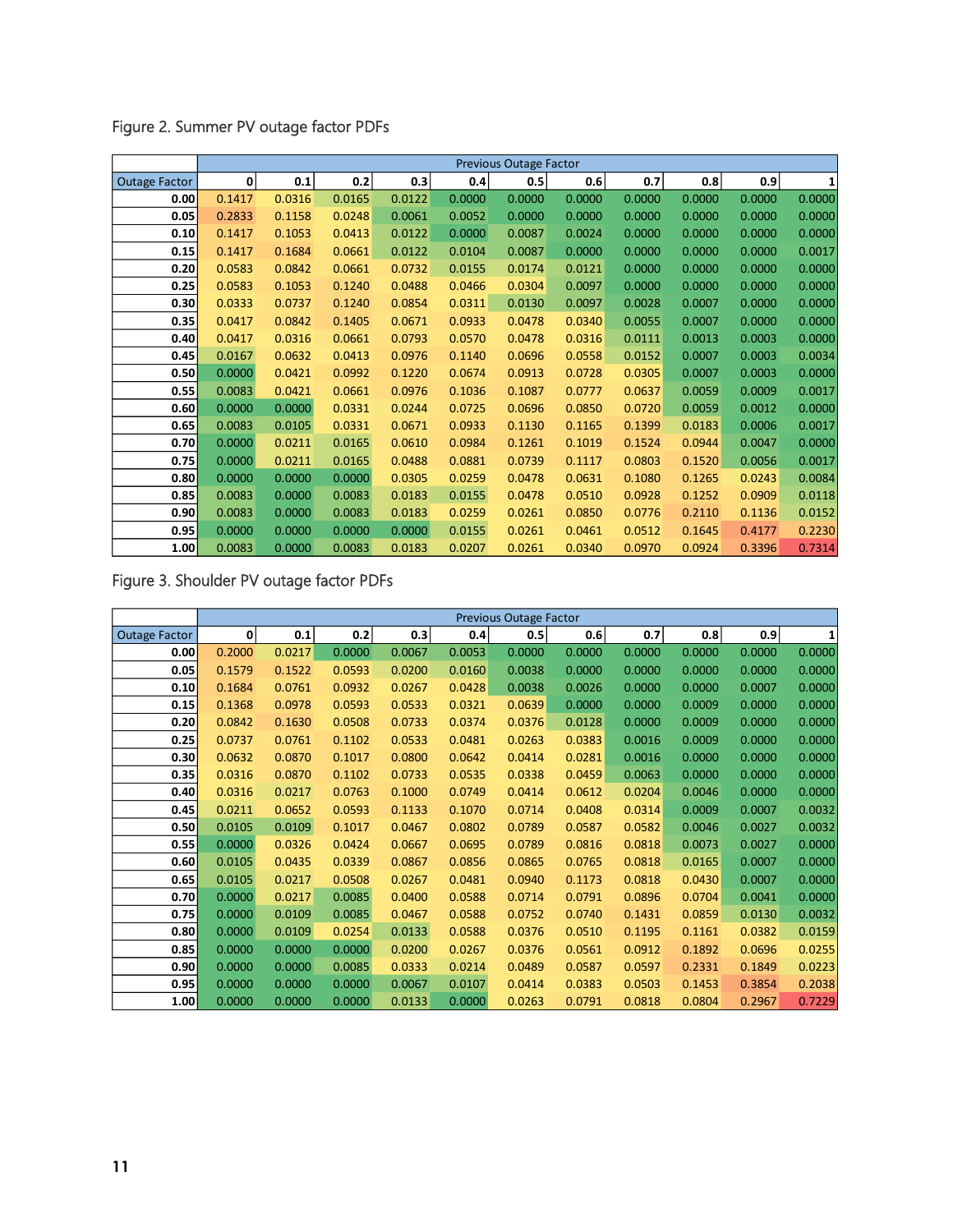|                      | Previous Outage Factor |        |        |        |        |        |        |        |        |        |        |
|----------------------|------------------------|--------|--------|--------|--------|--------|--------|--------|--------|--------|--------|
| <b>Outage Factor</b> | $\mathbf{0}$           | 0.1    | 0.2    | 0.3    | 0.4    | 0.5    | 0.6    | 0.7    | 0.8    | 0.9    | 1      |
| 0.00                 | 0.1961                 | 0.0539 | 0.0092 | 0.0023 | 0.0000 | 0.0015 | 0.0017 | 0.0000 | 0.0000 | 0.0000 | 0.0000 |
| 0.05                 | 0.2549                 | 0.1146 | 0.0538 | 0.0185 | 0.0101 | 0.0037 | 0.0011 | 0.0005 | 0.0004 | 0.0000 | 0.0000 |
| 0.10                 | 0.1373                 | 0.1034 | 0.0584 | 0.0462 | 0.0110 | 0.0044 | 0.0023 | 0.0010 | 0.0000 | 0.0006 | 0.0000 |
| 0.15                 | 0.1054                 | 0.1011 | 0.0845 | 0.0370 | 0.0321 | 0.0191 | 0.0086 | 0.0029 | 0.0000 | 0.0006 | 0.0000 |
| 0.20                 | 0.0809                 | 0.0854 | 0.0922 | 0.0439 | 0.0321 | 0.0235 | 0.0155 | 0.0043 | 0.0000 | 0.0000 | 0.0000 |
| 0.25                 | 0.0490                 | 0.0966 | 0.1137 | 0.0624 | 0.0478 | 0.0323 | 0.0229 | 0.0095 | 0.0012 | 0.0000 | 0.0027 |
| 0.30                 | 0.0539                 | 0.1011 | 0.1152 | 0.0994 | 0.0707 | 0.0381 | 0.0287 | 0.0147 | 0.0024 | 0.0000 | 0.0000 |
| 0.35                 | 0.0441                 | 0.0854 | 0.1075 | 0.1029 | 0.0670 | 0.0389 | 0.0465 | 0.0185 | 0.0020 | 0.0006 | 0.0054 |
| 0.40                 | 0.0196                 | 0.0719 | 0.0876 | 0.1214 | 0.0781 | 0.0521 | 0.0390 | 0.0228 | 0.0060 | 0.0024 | 0.0027 |
| 0.45                 | 0.0196                 | 0.0382 | 0.0661 | 0.1017 | 0.1221 | 0.0667 | 0.0396 | 0.0299 | 0.0088 | 0.0018 | 0.0000 |
| 0.50                 | 0.0123                 | 0.0360 | 0.0568 | 0.0994 | 0.1157 | 0.1144 | 0.0425 | 0.0423 | 0.0099 | 0.0043 | 0.0000 |
| 0.55                 | 0.0147                 | 0.0225 | 0.0507 | 0.0647 | 0.1120 | 0.1107 | 0.0740 | 0.0428 | 0.0163 | 0.0043 | 0.0000 |
| 0.60                 | 0.0025                 | 0.0247 | 0.0215 | 0.0566 | 0.0918 | 0.1327 | 0.1015 | 0.0528 | 0.0223 | 0.0049 | 0.0000 |
| 0.65                 | 0.0025                 | 0.0225 | 0.0184 | 0.0312 | 0.0661 | 0.1210 | 0.1532 | 0.0699 | 0.0290 | 0.0091 | 0.0082 |
| 0.70                 | 0.0025                 | 0.0202 | 0.0138 | 0.0393 | 0.0487 | 0.0858 | 0.1234 | 0.1226 | 0.0640 | 0.0146 | 0.0109 |
| 0.75                 | 0.0000                 | 0.0135 | 0.0123 | 0.0162 | 0.0349 | 0.0579 | 0.1239 | 0.1407 | 0.0867 | 0.0316 | 0.0245 |
| 0.80                 | 0.0000                 | 0.0000 | 0.0138 | 0.0127 | 0.0174 | 0.0418 | 0.0797 | 0.1649 | 0.1396 | 0.0584 | 0.0163 |
| 0.85                 | 0.0049                 | 0.0067 | 0.0184 | 0.0197 | 0.0110 | 0.0249 | 0.0465 | 0.1069 | 0.2387 | 0.0815 | 0.0299 |
| 0.90                 | 0.0000                 | 0.0000 | 0.0031 | 0.0139 | 0.0119 | 0.0139 | 0.0212 | 0.0832 | 0.2243 | 0.2426 | 0.1223 |
| 0.95                 | 0.0000                 | 0.0022 | 0.0015 | 0.0092 | 0.0129 | 0.0044 | 0.0132 | 0.0447 | 0.0907 | 0.3660 | 0.1766 |
| 1.00                 | 0.0000                 | 0.0000 | 0.0015 | 0.0012 | 0.0064 | 0.0125 | 0.0149 | 0.0252 | 0.0577 | 0.1769 | 0.6005 |

Figure 4. Winter PV outage factor PDFs

#### <span id="page-11-0"></span>**2.2.6 Emissions Factors**

The quantity of carbon emissions resulting from electricity generation has been calculated based on:

- The quantity of each fuel consumed for generation, as calculated by the model
- Emissions factors for each fuel, as published in the National Greenhouse Accounts Factors -July 2018 by the Australian Government Department of the Environment and Energy<sup>4</sup>

#### <span id="page-11-1"></span>**2.2.7 Operational Stability Constraint**

The AEMO have advised a minimum stable load that can be maintained. At this level of load, all generation must be synchronous thermal generation to maintain system stability. Above this level of load, a minimum of this level of synchronous thermal generation must be scheduled to maintain system stability.

To implement this requirement, we have added a constraint that a minimum level of thermal generation must be maintained at all times. Should demand fall below this level, a violation penalty

<sup>4</sup> [https://www.environment.gov.au/climate-change/climate-science-data/greenhouse-gas](https://www.environment.gov.au/climate-change/climate-science-data/greenhouse-gas-measurement/publications/national-greenhouse-accounts-factors-july-2018)[measurement/publications/national-greenhouse-accounts-factors-july-2018](https://www.environment.gov.au/climate-change/climate-science-data/greenhouse-gas-measurement/publications/national-greenhouse-accounts-factors-july-2018)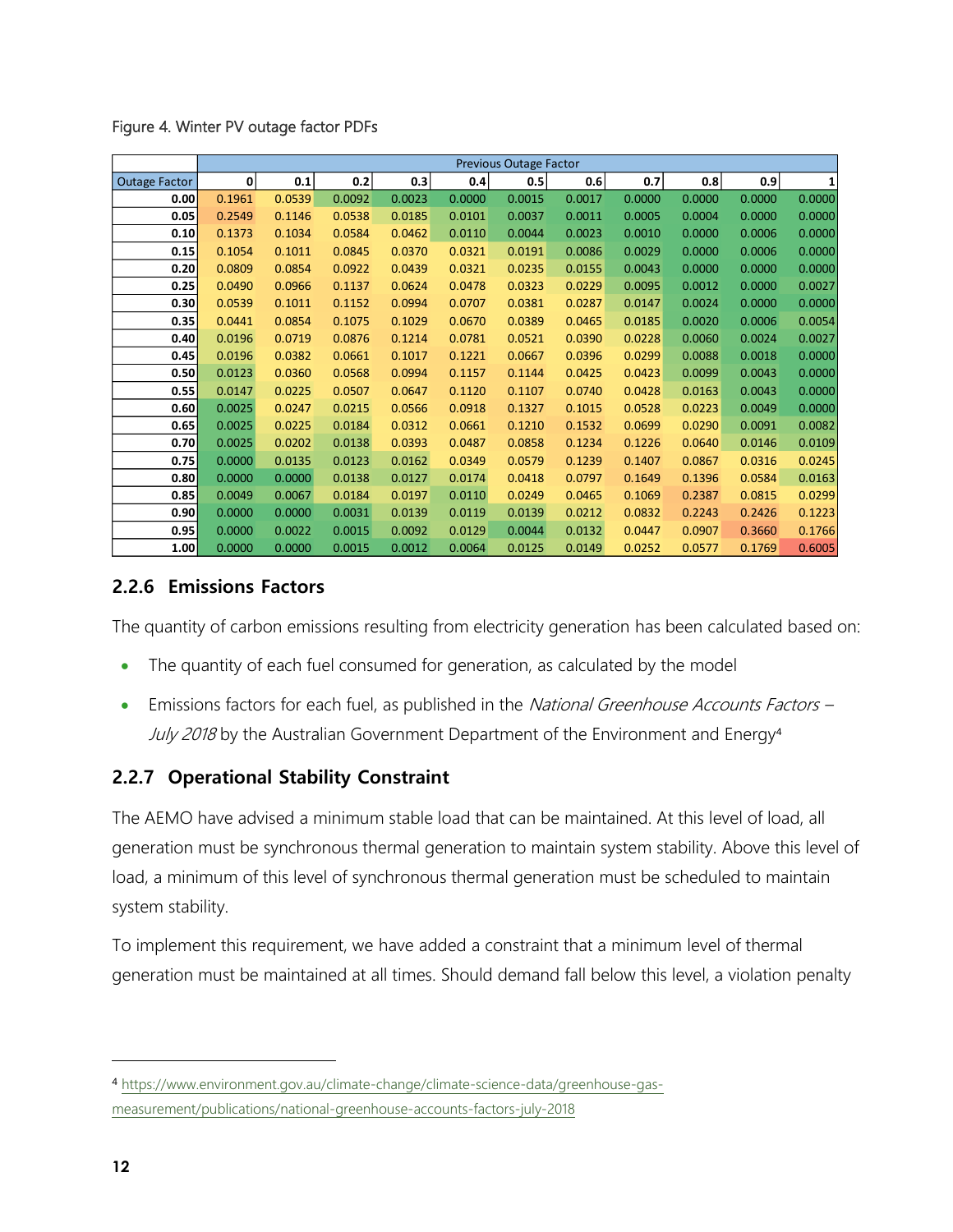price is incurred, which sets the resulting market price. The presence of this penalty in the market price results indicates an unstable level of system demand.

#### <span id="page-12-0"></span>**2.2.8 Other Operational Constraints and Offer Patterns**

To replicate actual generation patterns, additional operations constraints are placed on some plant. These are based on advice provided by AEMO:

- Some groups of cogeneration units should have a minimum number of units operating at all times, to support the industrial process supplied by these units. This is implemented by a constraint such that the sum of the generation from the two units must be greater than or equal to a specified value at all times.
- Some units have seasonal availability.

The WEMSIM model assumes by default that generators offer their capacity at their Short Run Marginal Cost (SRMC). An analysis of actual balancing market offer (which are publicly available from the AEMO website) shows that many generators offer all or a portion of their capacity at negative prices to ensure that they are dispatched. For these units, we have overridden the SRMC-based offers with fixed negatively priced offers.

#### <span id="page-12-1"></span>**2.2.9 Virtual Power Plants**

Virtual Power Plants (VPPs) are not considered in the modelling, as there are no specific plans to introduce them in the WEM, and they would not be expected to significantly impact gas consumption.

### <span id="page-12-2"></span>**2.3 TRANSMISSION NETWORK AND CONSTRAINTS**

The WEM currently operates on an unconstrained basis, with GIA constraints used to manage the output of new GIA generators. Remaining generators are dispatched on an unconstrained basis using the Balancing Merit Order but can be constrained on or off in real-time to manage system security; when this occurs, participants are eligible to receive constraint payments.

It is expected that on 1 October 2022, Security Constrained Economic Dispatch (SCED) will be implemented on the basis of a single region hub and spoke model with a reference node located at Southern Terminal.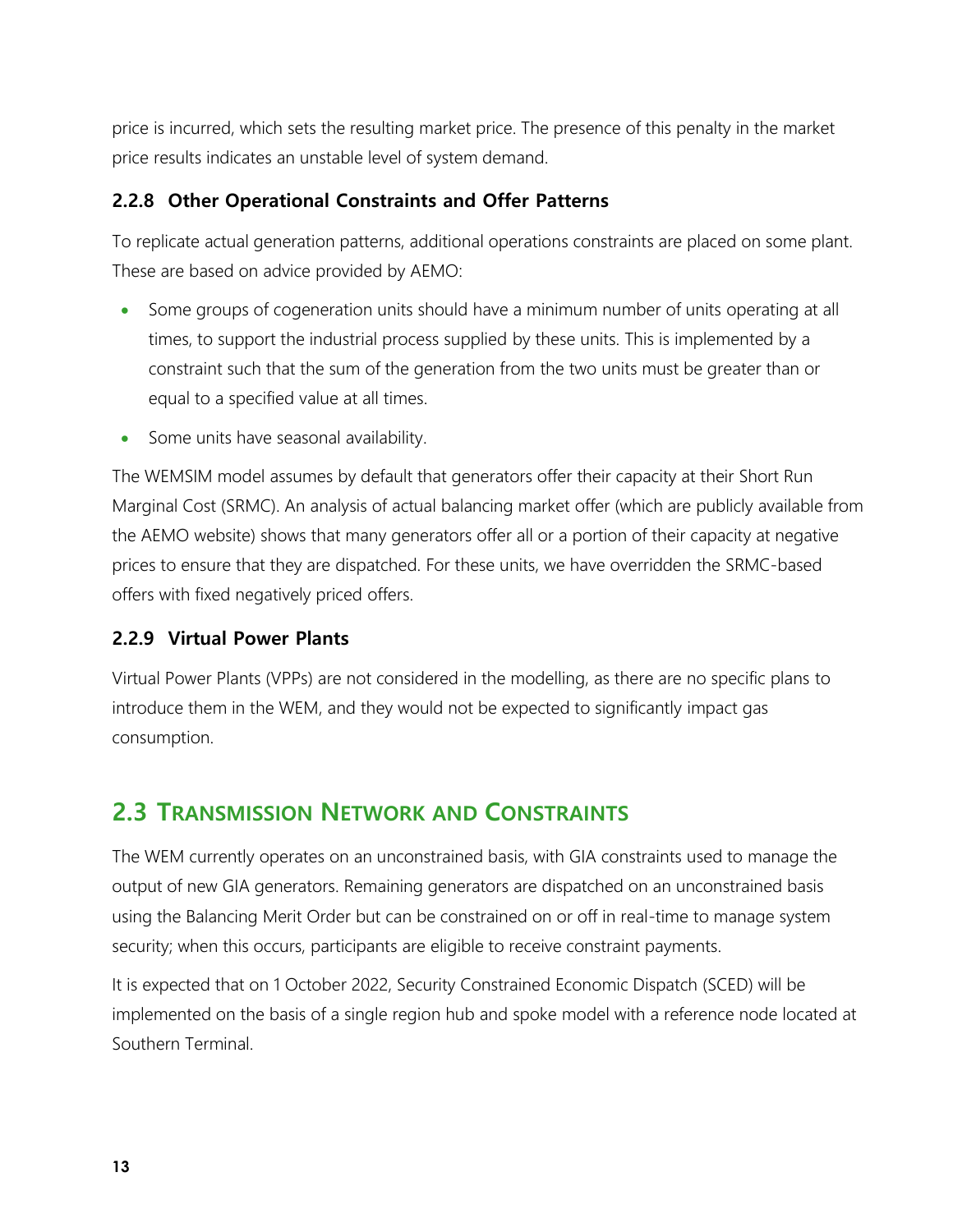The GSOO horizon comprises 2020 to 2029. Hence, we have needed to form a view on what market design assumptions to adopt from 2022/23 onwards. We have adopted the following approach:

- Model the existing WEM with GIA constraints only for 2019/20, 2020/21 and 2021/22, excluding real-time interventions and subsequent constraint payments.
- From 2022/23 onward assume that NEM style SCED will apply (namely a single zone hub and spoke market with the reference node at Southern Terminal).

## <span id="page-13-0"></span>**2.4 DEMAND**

Electricity demand is characterised as the sum of the following data:

- Base demand, excluding block loads, EV charging and DER generation
- Block load demand
- EV charging demand
- Distributed battery charging demand and discharge

Each of these data items is described in the following sections.

#### <span id="page-13-1"></span>**2.4.1 Base Demand**

Our base demand forecasting methodology is based on the following inputs:

- A base year hourly demand profile
- Forecast energy demand for each modelled year
- Forecast peak demand for each modelled year

The base year hourly demand profile is then scaled according to the forecast energy and peak values to produce hourly forecasts for each model year.

The base year demand profile is the average of the load shapes of the previous 5 years, with the load chronology of the most recent full capacity year (2017/18). [Figure 5](#page-14-0) presents the load duration curves (LDCs) of the previous capacity years along with the average load shape.

To produce forecasts that exclude DER generation and block loads, we have subtracted the historical DER and block load data provided by the AEMO from the historical load data before conducting the above analysis. We assume that historical EV charging and distributed battery charge/discharge is negligible.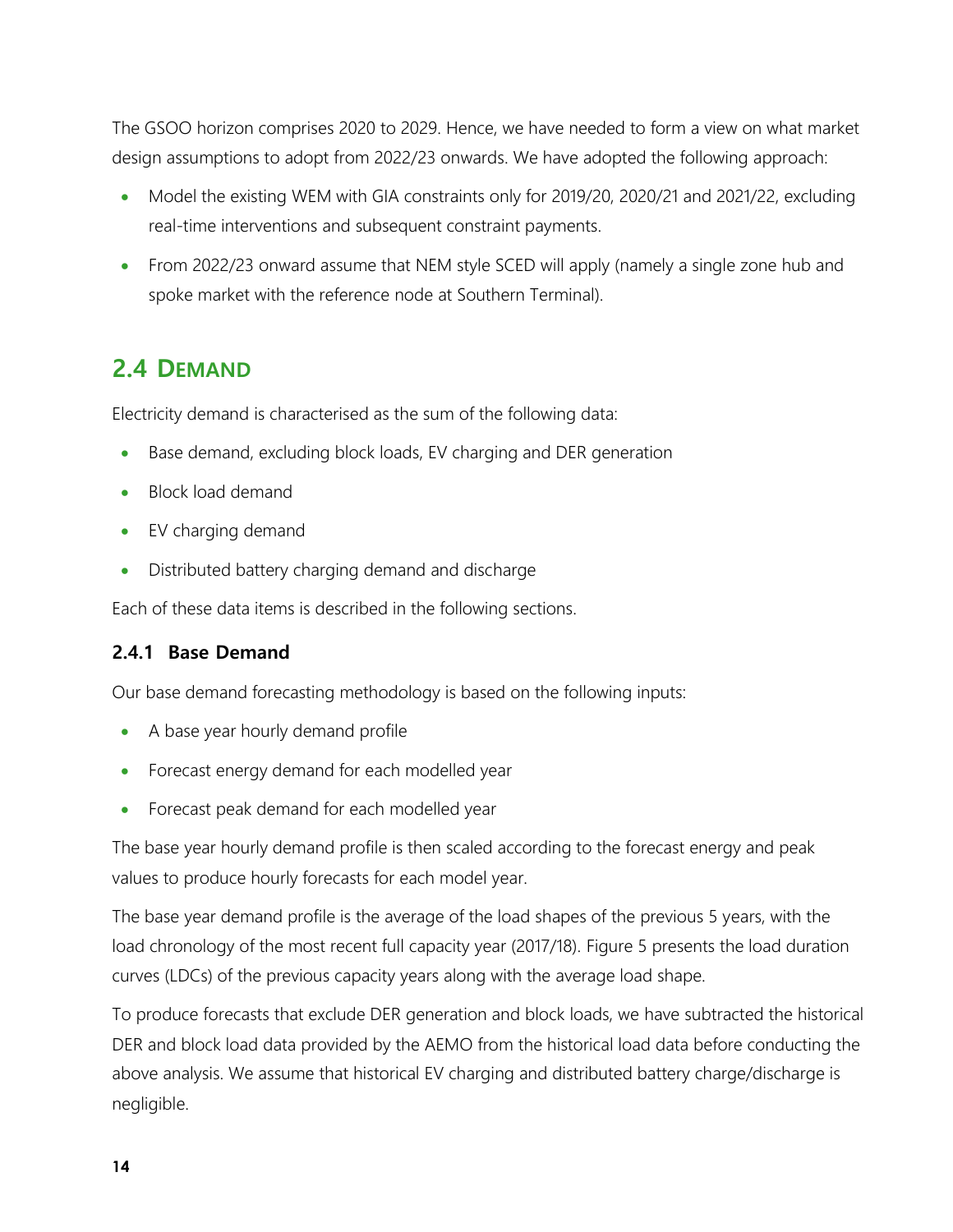<span id="page-14-0"></span>Figure 5. Base year load duration curves



[Table 3](#page-14-1) and [Table 4](#page-15-1) summarise the base case annual demand forecasts and 50% POE peak demand forecasts provided by the AEMO:

<span id="page-14-1"></span>

|  |  | Table 3. Demand forecasts (base load) |  |  |
|--|--|---------------------------------------|--|--|
|--|--|---------------------------------------|--|--|

| <b>Capacity Year</b> | <b>Annual Demand -</b><br>Expected (MWh) | Annual Demand -<br>High (MWh) | <b>Annual Demand</b><br>- Low (MWh) |
|----------------------|------------------------------------------|-------------------------------|-------------------------------------|
| 2019/20              | 16,552,269                               | 16,555,151                    | 16,549,260                          |
| 2020/21              | 16,604,374                               | 16,611,410                    | 16,597,229                          |
| 2021/22              | 16,661,720                               | 16,674,510                    | 16,649,021                          |
| 2022/23              | 16,723,830                               | 16,744,118                    | 16,703,961                          |
| 2023/24              | 16,790,071                               | 16,819,794                    | 16,761,261                          |
| 2024/25              | 16,860,496                               | 16,901,712                    | 16,820,796                          |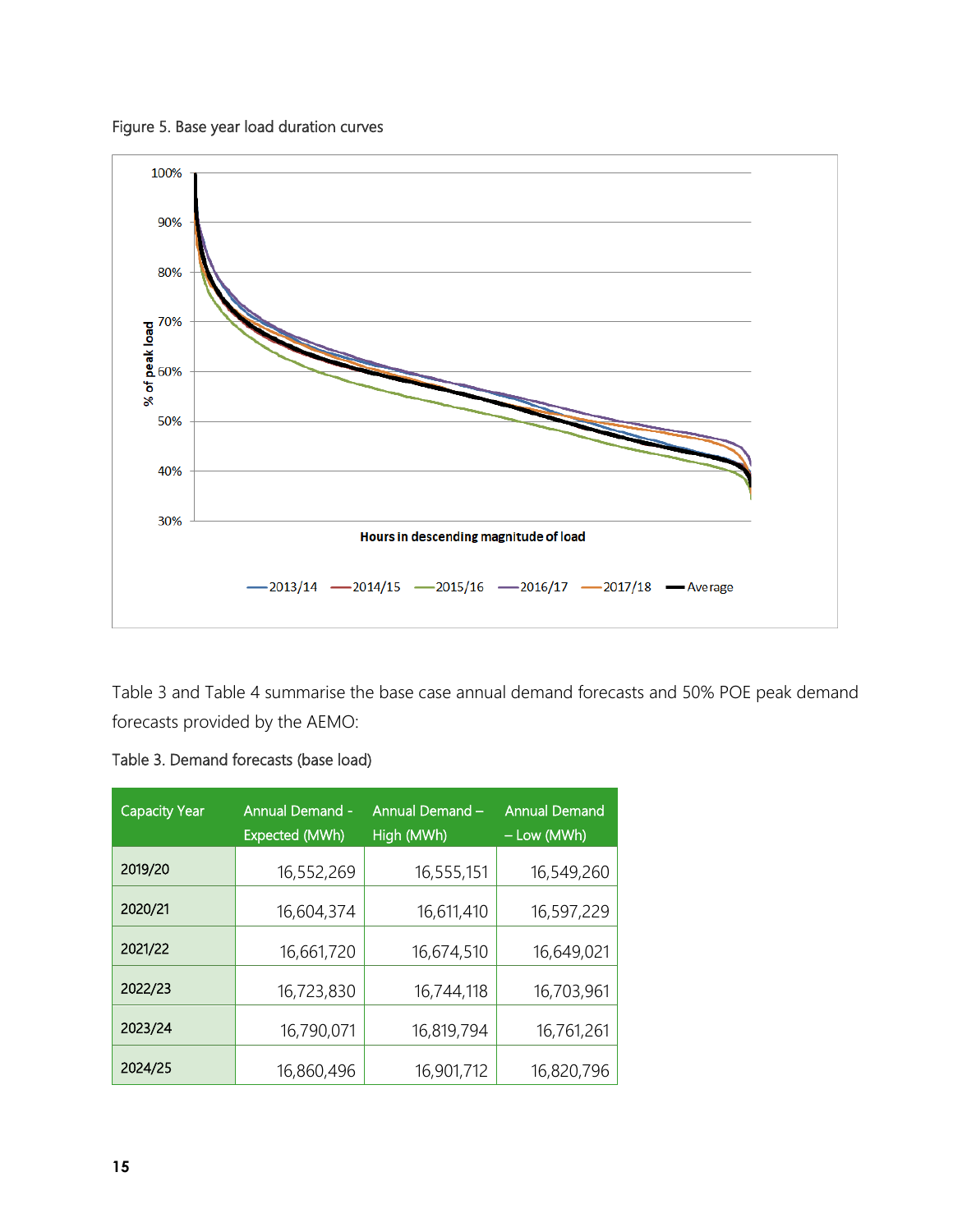| 2025/26 | 16,935,197 | 16,990,101 | 16,882,518 |
|---------|------------|------------|------------|
| 2026/27 | 17,014,099 | 17,085,112 | 16,946,156 |
| 2027/28 | 17,096,223 | 17,185,699 | 17,010,989 |
| 2028/29 | 17,179,283 | 17,288,610 | 17,075,723 |

These forecasts are also exclusive of DER generation and block loads. Demand forecasts are specified in terms of sent out generation requirements, so transmission losses are not modelled.

<span id="page-15-1"></span>Table 4. Peak demand (50% POE forecasts, base load)

| <b>Capacity Year</b> | 50% POE peak<br>forecast -<br><b>Expected</b> | 50% POE peak<br>forecast - High | 50% POE peak<br>forecast - Low |
|----------------------|-----------------------------------------------|---------------------------------|--------------------------------|
| 2019/20              | 3507                                          | 3526                            | 3492                           |
| 2020/21              | 3521                                          | 3538                            | 3507                           |
| 2021/22              | 3539                                          | 3553                            | 3514                           |
| 2022/23              | 3554                                          | 3566                            | 3535                           |
| 2023/24              | 3570                                          | 3589                            | 3544                           |
| 2024/25              | 3587                                          | 3614                            | 3556                           |
| 2025/26              | 3610                                          | 3635                            | 3577                           |
| 2026/27              | 3632                                          | 3661                            | 3604                           |
| 2027/28              | 3652                                          | 3688                            | 3617                           |
| 2028/29              | 3677                                          | 3713                            | 3633                           |

#### <span id="page-15-0"></span>**2.4.2 Block Loads**

AEMO defines block loads as "temperature insensitive large loads that operate almost continuously"<sup>5</sup> . AEMO have supplied us with historical block load data for the existing block load facilities.

<sup>5</sup> 2018 WEM ESOO Report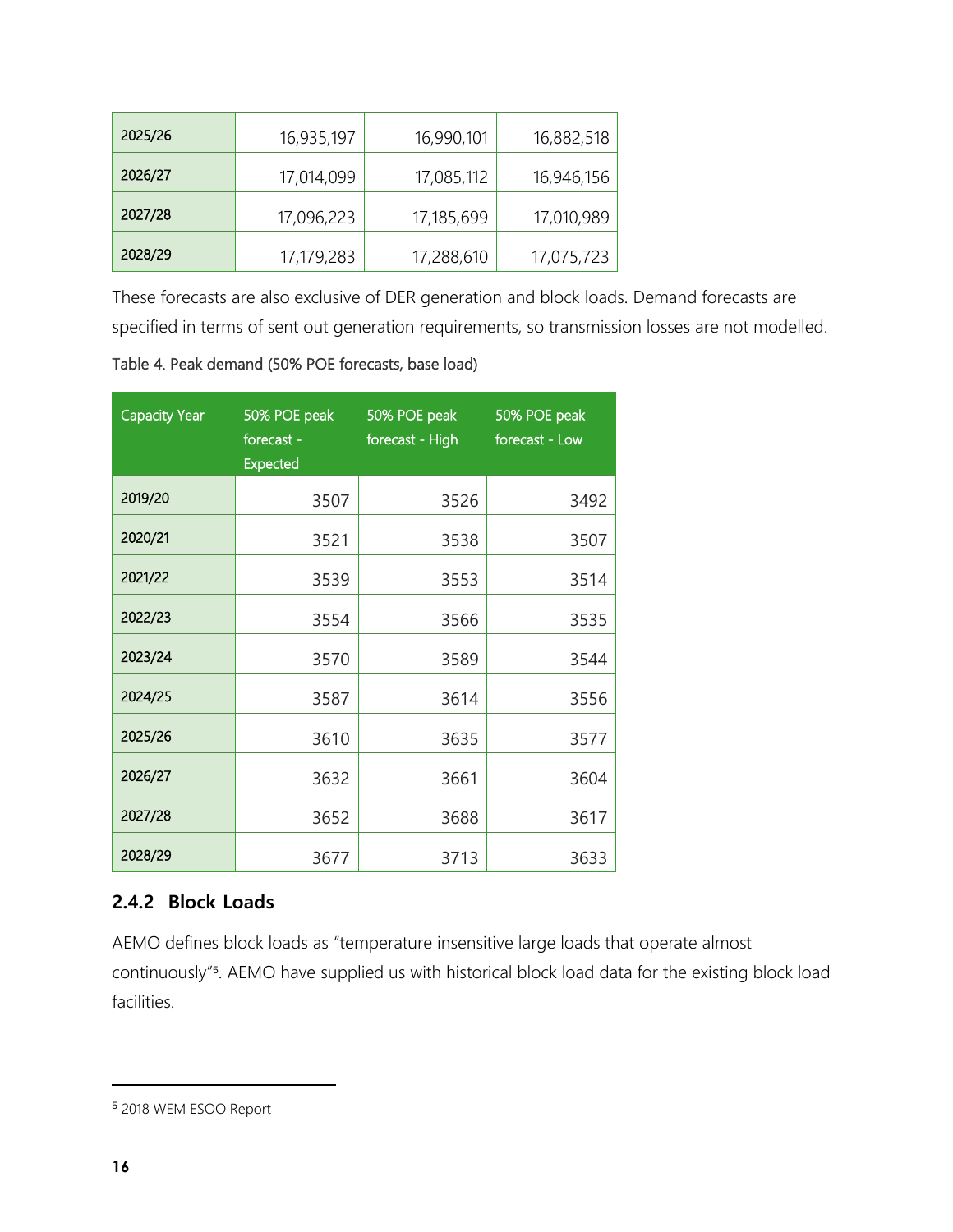The peak load values (99.9<sup>th</sup> percentile values to eliminate outliers in data) have been determined from our analysis of data provided by AEMO – a total of 459.19 MW.

Future additional block loads have been added to the above list according to the profile supplied by AEMO.

Consistent with AEMO's definition (see above), our analysis shows that these loads are best characterised as constant loads, with random load variations (including full and partial reductions). The data does not demonstrate a strong seasonal demand reduction profile, so a seasonal pattern has not been modelled.

The probability distribution of the random load variations is as shown in [Figure 6](#page-16-0) (a demandweighted average across all facilities). This distribution shows, for each level of demand (expressed as a percentage of peak load), the probability of the level of load occurring. For each year of the modelling run, an hourly block load MW sequence has been generated by applying this profile to the full load MW value for the year.

#### <span id="page-16-0"></span>Figure 6. Probability density function of block load variations



Block Load Demand Profile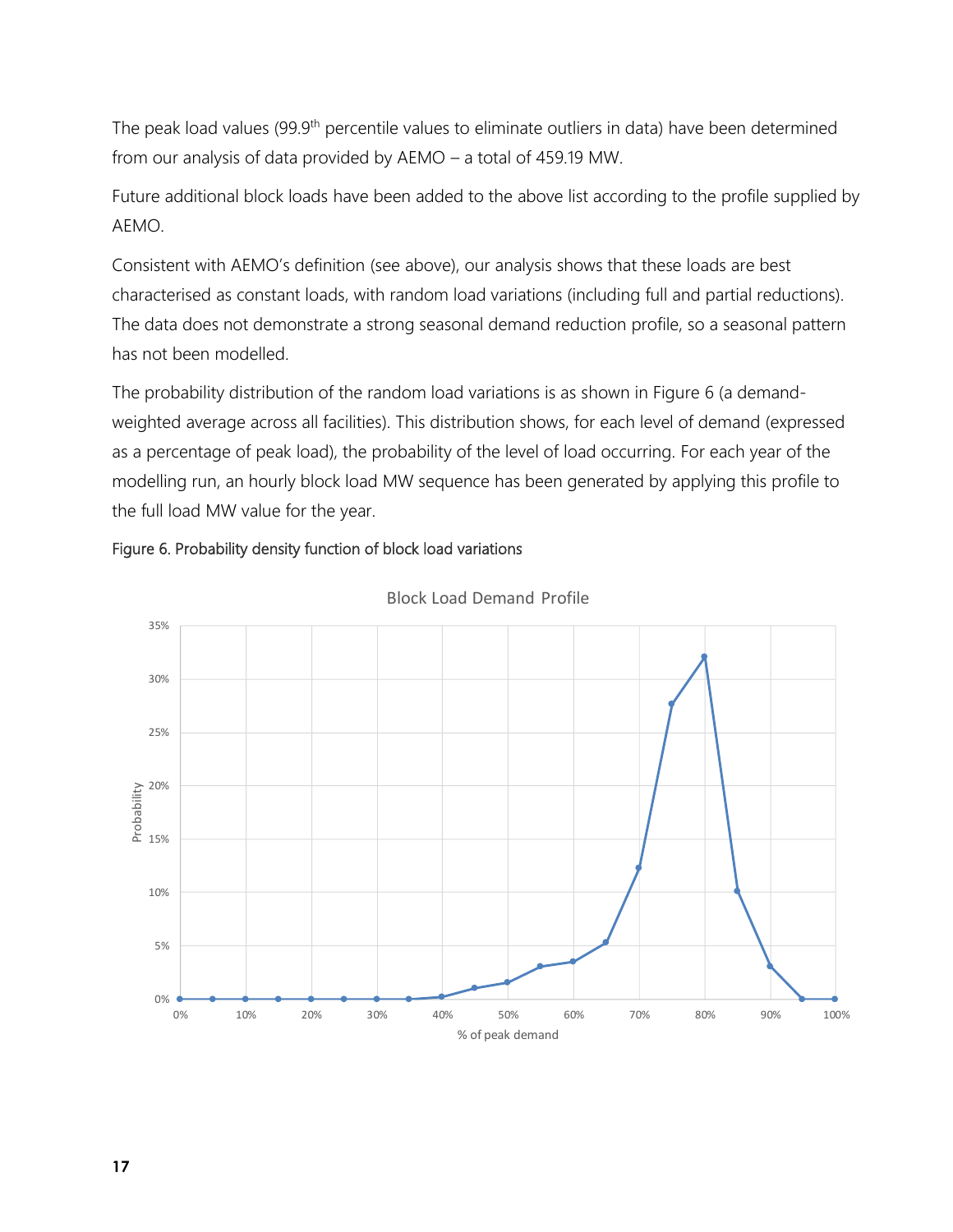#### <span id="page-17-0"></span>**2.4.3 EV Charging Demand**

AEMO have supplied forecasts for the demand arising from electric vehicle (EV) charging. The supplied data takes the form of:

- Monthly forecast numbers for type of EV, for Expected, High and Low uptake cases:
	- ─ Residential EV
	- ─ Light Commercial EV
	- ─ Electric Truck
	- ─ Electric Bus
- Charging profiles for each type of EV, for 4 different tariff types:
	- ─ Convenience charge
	- ─ Incentivised night charging
	- ─ Incentivised day charging (to offset PV)
	- ─ Fast charge
- An expected percentage share for each charging profile by type of EV and year for Expected, High and Low case.

For each modelling scenario, an Expected/High/Low case and a subset of charging profiles has been selected (as specified in section [2.7\)](#page-21-0). The EV charging demand for each period in a given model year is then calculated as follows:

$$
EVLoad_{p,y} = \sum_{t \in EVTypes} \left( EVNum_{c,t,y,M(m)} \sum_{pr \in Profiles} ChProf_{t,pr,M(p),p} \frac{ProfShare_{c,t,pr,y}}{\sum_{pr2 \in Profiles} ProfShare_{c,t,pr2,y}} \right)
$$

Where:

| $EVLoad_{p,y}$         | is the calculated EC charging demand for period $p$ in model year $y$                                    |
|------------------------|----------------------------------------------------------------------------------------------------------|
| EVTypes                | is the set of EV types                                                                                   |
| $EVNum_{c,t,y,m}$      | is the forecast number of EVs for case $c$ , EV type $t$ , year $y$ , month $m$                          |
| Profiles               | is the selected subset of charging profiles for the modelling scenario                                   |
| $ChProf_{t, pr, m, p}$ | is the charging profile MW value for EV type $t$ , charging profile $\rho r$ ,<br>month $m$ , period $p$ |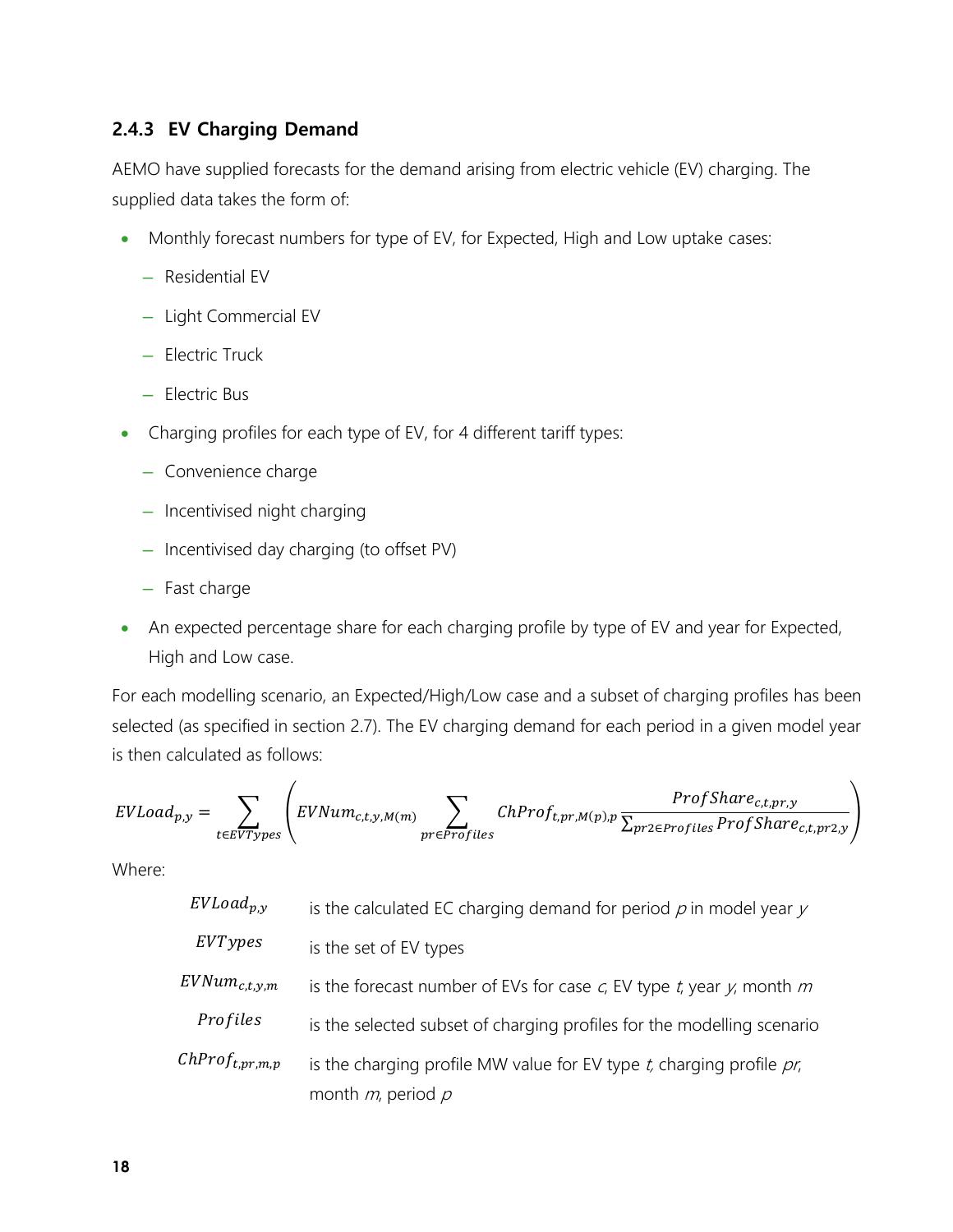- $M(p)$ is the number of the month that period  $\rho$  is in
- **Prof Share**<sub>c,t,pr,y</sub> is the charging profile share for case c, EV type t, charging profile pr, year <sup>y</sup>

#### <span id="page-18-0"></span>**2.4.4 Distributed Battery Charging Demand and Discharge**

Distributed batteries include installations in domestic and commercial properties.

AEMO has supplied charge and discharge profile data for modelling purposes. The supplied data consists of:

- Charge and discharge profiles for domestic and commercial batteries, by period and month of year. These are expressed as a fraction of the installed kW battery capacity
- MW capacity and MWh duration forecasts by year and month for domestic and two classes of commercial batteries (up to 100kW and above 100kW), and for three uptake cases (Expected, High and Low)
- A forecast of the number of battery installations has also been supplied but has not been used by us.

The resulting net charge/discharge for a given period in a model year is calculated as:

 $BattNetCD_{y,p}=1000\times\left(Change^{Res}_{M(p),p}-Discharge^{Res}_{M(p),p}\right)\times BatMW^{Res}_{c,y,M(p)}$  $+ \ 1000\times \left( \mathcal{C}harge^{Com}_{M(p),p} - \mathcal{D}i\mathcal{c}charge^{Com}_{M(p),p} \right) \times \left( \mathcal{B}atMW^{ComSml}_{c,y,M(p)} + \mathcal{B}atMW^{ComLge}_{c,y,M(p)} \right)$ 

Where:

| $BattNetCD_{v,p}$                  | is the net battery charge/discharge for period $\rho$ in year $\gamma$ |  |  |  |
|------------------------------------|------------------------------------------------------------------------|--|--|--|
| Charge $_{m,n}^{Res}$              | is the residential charge profile for month $m$ , period $p$           |  |  |  |
| Discharge $_{m,n}^{Res}$           | is the residential discharge profile for month $m$ , period $p$        |  |  |  |
| $charge_{m,p}^{Com}$               | is the commercial charge profile for month $m$ , period $p$            |  |  |  |
| Discharge $_{m,n}^{Com}$           | is the commercial discharge profile for month $m$ , period $p$         |  |  |  |
| M(p)                               | is the number of the month that period $p$ is in                       |  |  |  |
| $BatMW_{c.v.m}^{Res}$              | is the forecast residential battery capacity in MW                     |  |  |  |
| $BatMW_{c,\mathcal{V},m}^{ComSml}$ | is the forecast small commercial battery capacity in MW                |  |  |  |
| $BatMW^{ComLge}_{c.\mathcal{V}.m}$ | is the forecast large commercial battery capacity in MW                |  |  |  |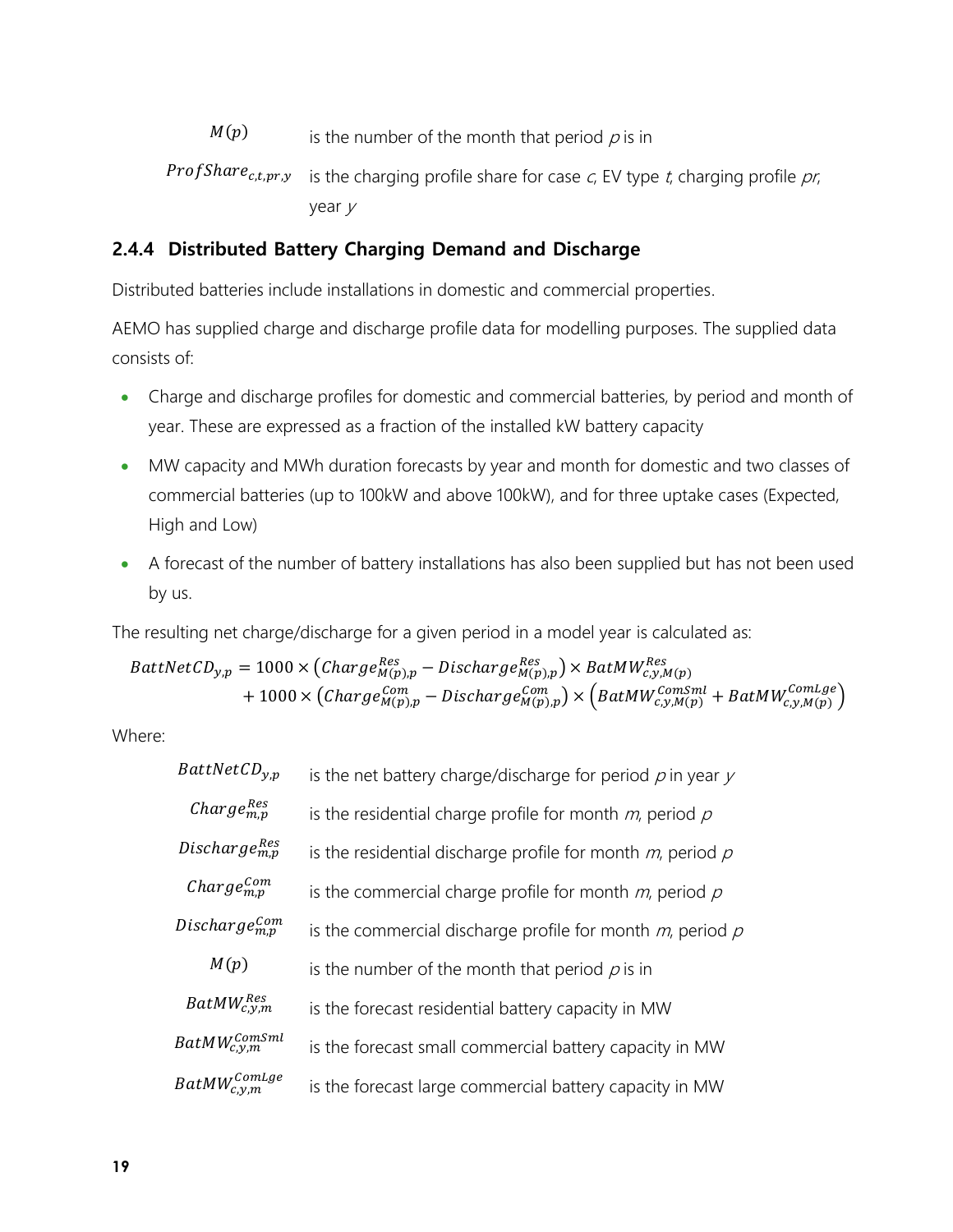This net charge/discharge is a negative value when discharge exceeds charge demand, so reduces the total demand.

## <span id="page-19-0"></span>**2.5 FUELS**

Fuel prices are specified in real 2018 AUD terms, so the market prices produced by the model are also in Real 2018 AUD terms.

#### <span id="page-19-1"></span>**2.5.1 Pipeline Natural Gas**

The prices for pipeline natural gas have been supplied by AEMO for the purpose of this analysis with 'base', 'high' and 'low' price scenarios. A notable feature of these prices is the significant increase in gas prices in the high scenario from 2024 to 2025, which will have a significant impact on the results for the 'Low' gas demand scenario (which used the high gas price data).

#### <span id="page-19-2"></span>**2.5.2 Coal**

Coal-fired generators in WA receive coal directly from WA coal mines under a contract between the mining companies and the WA government. The terms of this contract are not public, so the cost of this coal needs to be estimated for modelling purposes.

WA coal is not exported beyond WA, so does not receive global market prices.

Data on the value of WA coal is provided in the Western Australian Mineral and Petroleum Statistics Digest 2017-18, published by the Government of Western Australia Department of Mines, Industry Regulation and Safety<sup>6</sup>. This provides data on the quantity and value of coal produced in WA. Assuming a calorific value of 19.7 GJ/t<sup>7</sup> , this yields the following historical prices:

#### Table 5. Coal price results from published statistics

| Year | Volume (t) | Value (AUD) | AUD/t | AUD/GJ |
|------|------------|-------------|-------|--------|
| 2017 | 6,806,389  | 338,435,045 | 49.72 | 2.52   |
| 2018 | 6,679,935  | 331,959,622 | 49.70 | 2.52   |

Based on these results, we have used a constant price (in real 2018 AUD terms) of AUD 2.52/GJ.

<sup>6</sup> http://www.dmp.wa.gov.au/About-Us-Careers/Statistics-Digest-3962.aspx

<sup>7</sup> Guide to the Australian Energy Statistics 2017: https://www.energy.gov.au/sites/default/files/guide-to-australian-energystatistics-2017\_0.docx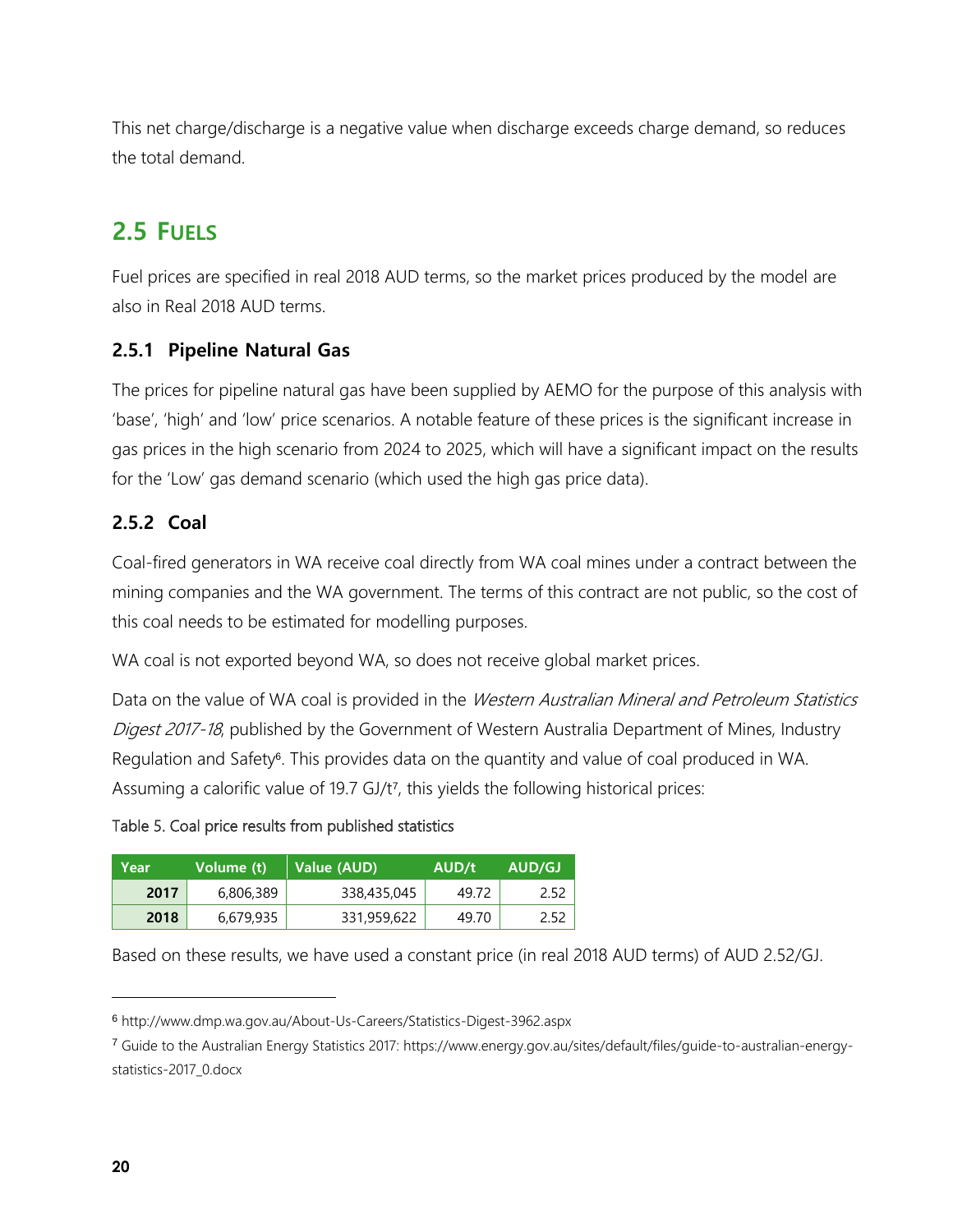#### <span id="page-20-0"></span>**2.5.3 Distillate**

Historical "Perth Terminal Gate" prices for distillate (i.e. Diesel) are available from the Australian Institute of Petroleum<sup>8</sup>. Diesel prices are strongly correlated with global (e.g. Brent) crude oil prices, and a linear correlation can be obtained based on historical diesel and crude oil prices. By applying this correlation to crude oil price forecasts<sup>9</sup>, a distillate price forecast can be obtained as provided in [Table 6.](#page-20-2)

#### <span id="page-20-2"></span>Table 6. Distillate price forecast

| Year | Price (Real 2018 AUD/GJ) |
|------|--------------------------|
| 2019 | 25.18                    |
| 2020 | 25.22                    |
| 2021 | 22.38                    |
| 2022 | 22.65                    |
| 2023 | 23.19                    |
| 2024 | 22.05                    |
| 2025 | 22.63                    |
| 2026 | 23.19                    |
| 2027 | 23.68                    |
| 2028 | 23.99                    |
| 2029 | 24.17                    |

The following parameters are also assumed in this forecast:

- Excise tax (currently 0.416 c/l) and GST (10%) are rebated
- Calorific value is 3.86 MJ/l<sup>10</sup>
- <span id="page-20-1"></span>• Transport cost to Parkeston area is 3.2 c/l<sup>11</sup>

## **2.6 ANCILLARY SERVICES**

In all years we have modelled Spinning Reserve (SR) and Load Following Ancillary Services (LFAS) as currently defined in the WEM Rules:

<sup>8</sup> https://www.aip.com.au/pricing/terminal-gate-prices/perthDiesel

<sup>9</sup> Figure 2.4 of the Core Energy and Resources report "Delivered Wholesale Gas Price Outlook 2019-2040"

<sup>10</sup> from AEMO 2018 Energy Price Limits Review report by Jacobs[: https://www.aemo.com.au/-](https://www.aemo.com.au/-/media/Files/Electricity/WEM/Data/Price-Limits/Jacobs-Final-Report.pdf)

[<sup>/</sup>media/Files/Electricity/WEM/Data/Price-Limits/Jacobs-Final-Report.pdf](https://www.aemo.com.au/-/media/Files/Electricity/WEM/Data/Price-Limits/Jacobs-Final-Report.pdf) (note 3.86 is MJ/l, not GJ/l as in Jacobs report)

<sup>11</sup> Also from AEMO 2018 Energy Price Limits Review report by Jacobs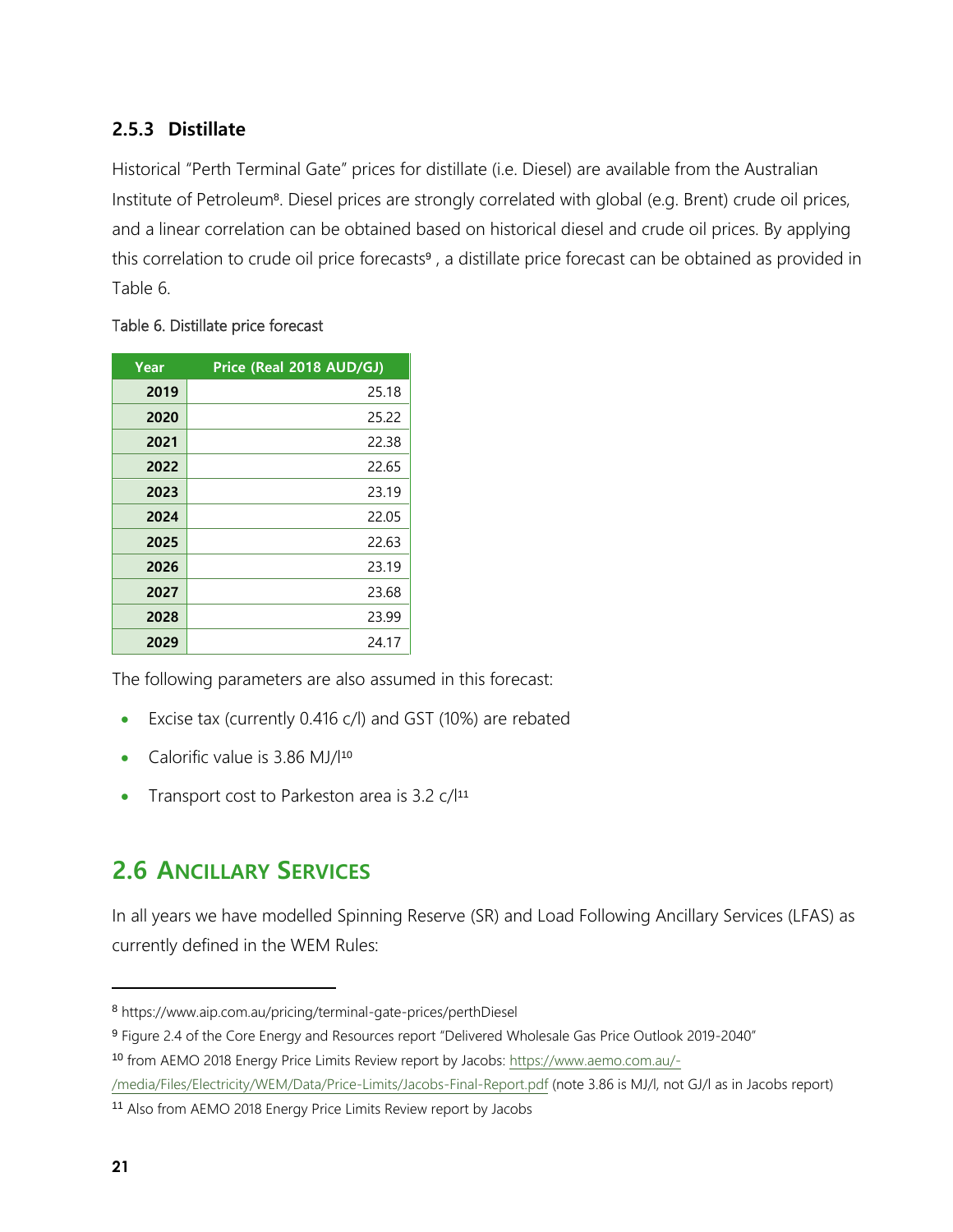- SR: 70% of the largest generating unit
- LFAS: 85MW (5:30AM 7:30PM); 50MW (7:30PM 5:30AM)

We note that there is currently reform work under way defining new ancillary services (referred to as "Essential System Services" in the context of the reform project) that may be required in the future. As it is still unclear what those services may look like and how they may be procured, we assume that the above quantities remain in force. However, it is reasonable to assume that the market for SR will be opened up post-reform, so that a larger number of facilities will be able to provide this service. We have not assumed the same for LFAS, as there are entry barriers to providing LFAS.

### <span id="page-21-0"></span>**2.7 SCENARIO DEFINITIONS**

In consultation with AEMO, we have developed a range of scenarios to be modelled for the GPG forecast study, as specified in [Table 7:](#page-21-1)

|                                                            | Base (expected)    | Low                  | High                 |
|------------------------------------------------------------|--------------------|----------------------|----------------------|
| Peak demand                                                | 50% POE - expected | 50% POE - Low        | 50% POE - high       |
| Operational energy                                         | expected           | low                  | high                 |
| Behind the meter PV                                        | expected           | expected             | expected             |
| Behind the meter                                           | expected           | expected             | expected             |
| Battery storage                                            |                    |                      |                      |
| EV                                                         | expected           | low                  | high                 |
| <b>Block loads</b>                                         | expected           | low                  | high                 |
| Generation<br>Muja C retirement<br>retirement              |                    | Muja C retirement    | Muja C retirement    |
| Base<br>Gas prices                                         |                    | High                 | l ow                 |
| 2019 ISP Central<br>New entrants (as per<br>section 2.2.3) |                    | 2019 ISP Slow change | 2019 ISP Fast change |

#### <span id="page-21-1"></span>Table 7. Scenario definitions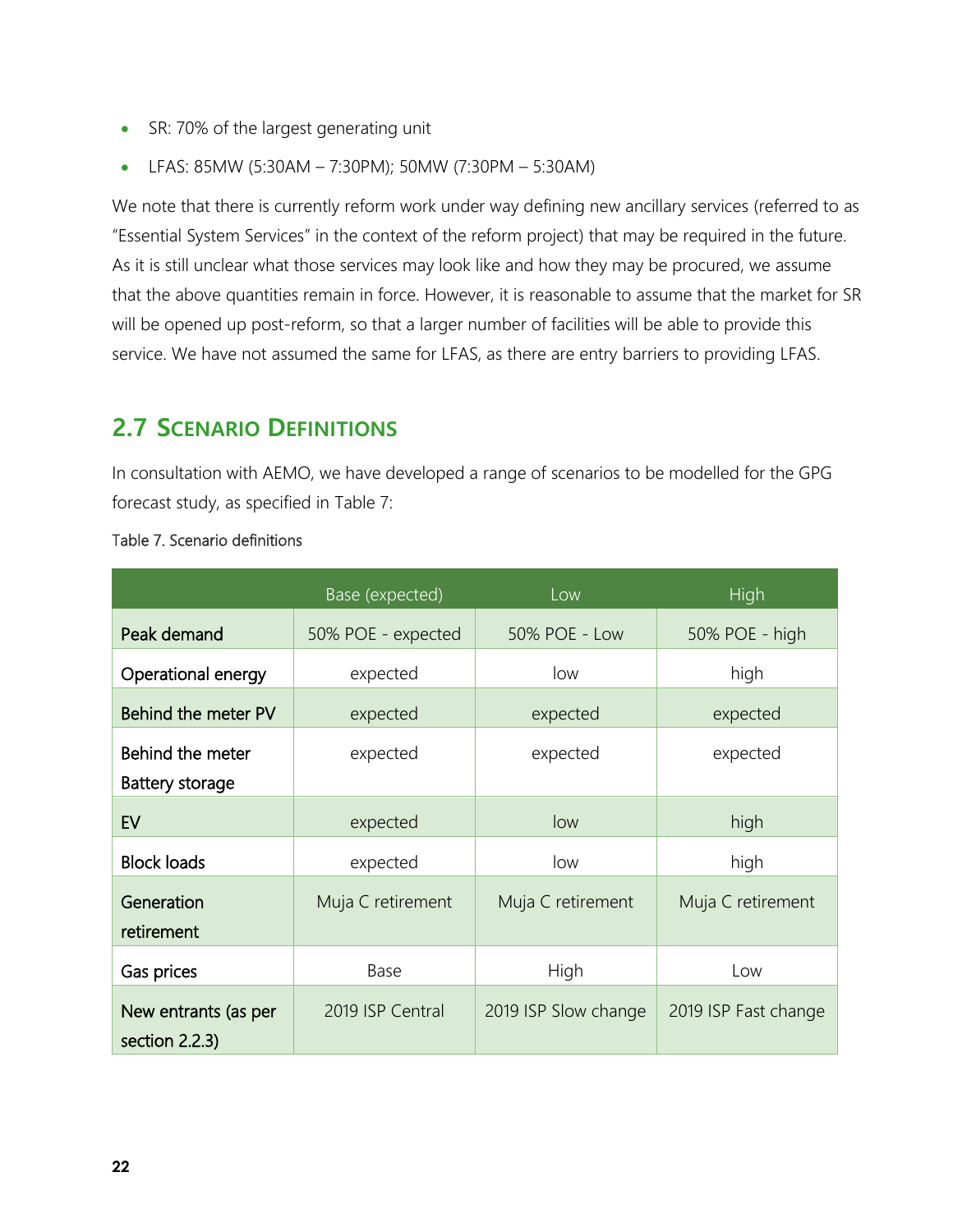## <span id="page-22-0"></span>**3 SUMMARY OF MODELLING RESULTS**

In this section we provide a summary of the key modelling results. Full modelling results, down to an hourly time resolution, have been provided to AEMO in spreadsheet form.

In the following sections, we provide summaries of the following results on an annual basis:

- Operational demand: Wholesale market demand, incorporating the impact of distributed solar PV, block loads, EV charging and distributed batteries
- Gas consumption
- Coal consumption
- <span id="page-22-1"></span>• Carbon emissions

### **3.1 OPERATIONAL DEMAND**

Operational demand is the wholesale market demand, incorporating the impact of distributed solar PV, block loads, EV charging and distributed batteries.

[Figure 7](#page-23-0) shows the resulting hourly average, peak and minimum demand for each year in the modelling horizon.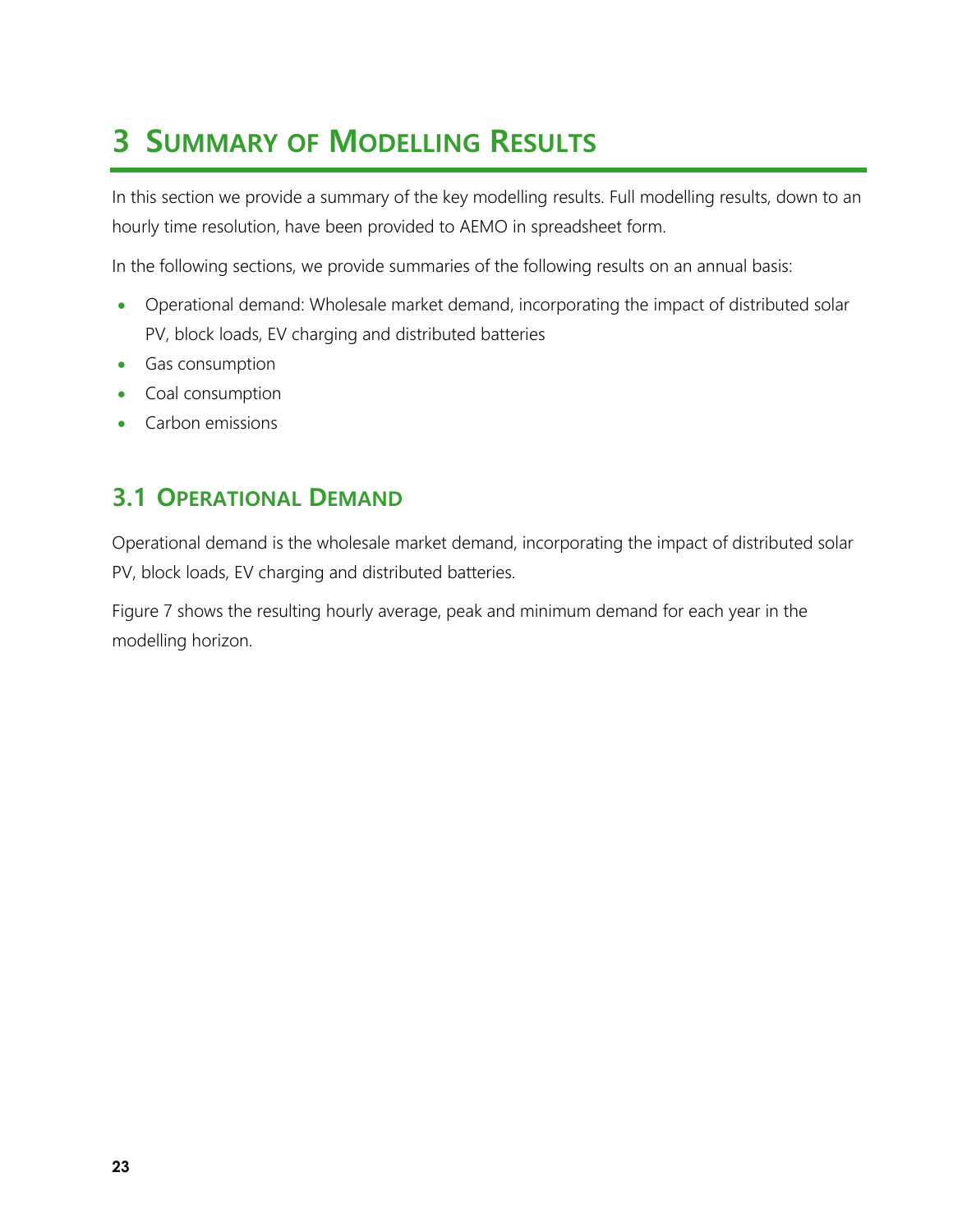

#### <span id="page-23-0"></span>Figure 7. Minimum, average and peak operational demand

From these results, we can see that:

- There is very little differentiation in the average and peak loads between the scenarios. This is driven by the very narrow range of the 2019 WEM ESOO base demand forecasts on which these forecasts are based.
- Most of the differentiation is in the minimum demand level In the High forecast, this is driven somewhat by the higher level of EV charging.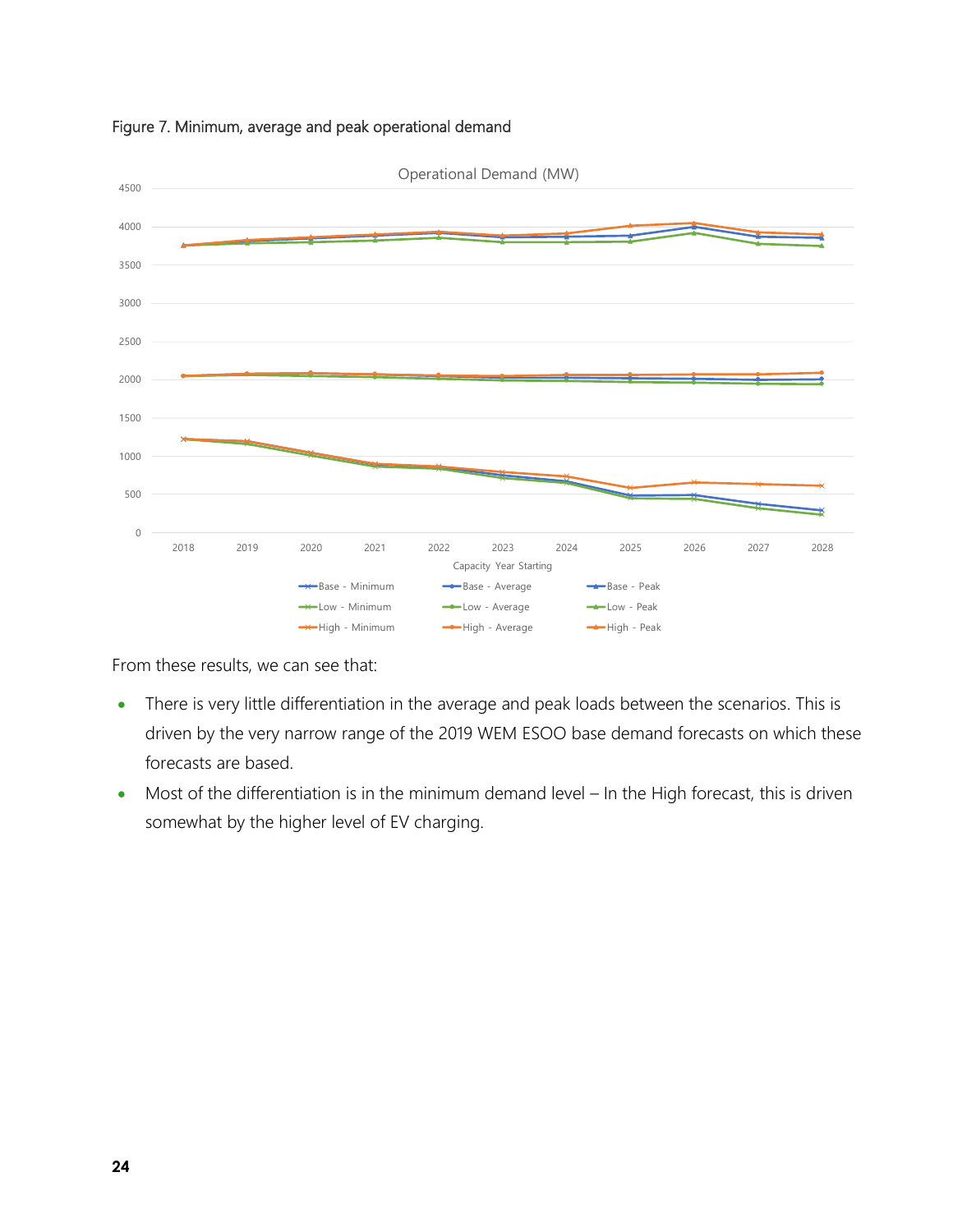## <span id="page-24-0"></span>**3.2 GAS CONSUMPTION**

[Figure 8](#page-24-1) shows the annual total gas consumption from GPG from the model results.



#### <span id="page-24-1"></span>Figure 8. Gas consumption

There is very little differentiation between the Base and High scenarios. As noted in section [3.1,](#page-22-1) there is little differentiation between the underlying demand forecasts for these two scenarios. Gas prices are also insufficiently differentiated to significantly impact gas demand.

In all scenarios, gas demand declines from 2020 to 2021 due to increased competition from renewable generation. Gas demand then increases in 2023 due to the retirement of Muja G5 in October 2022.

In the base and low scenarios, gas demand increases again in 2025 due to the retirement of Muja G6 in October 2024.

The gas demand in the low scenario drops in 2025, due to the significant increase in gas prices in the high gas price forecast between 2024 and 2025. This makes gas generation less competitive relative to other fuels, resulting in a drop in gas-powered generation. This effect more than offsets the impact of the Muja G6 retirement.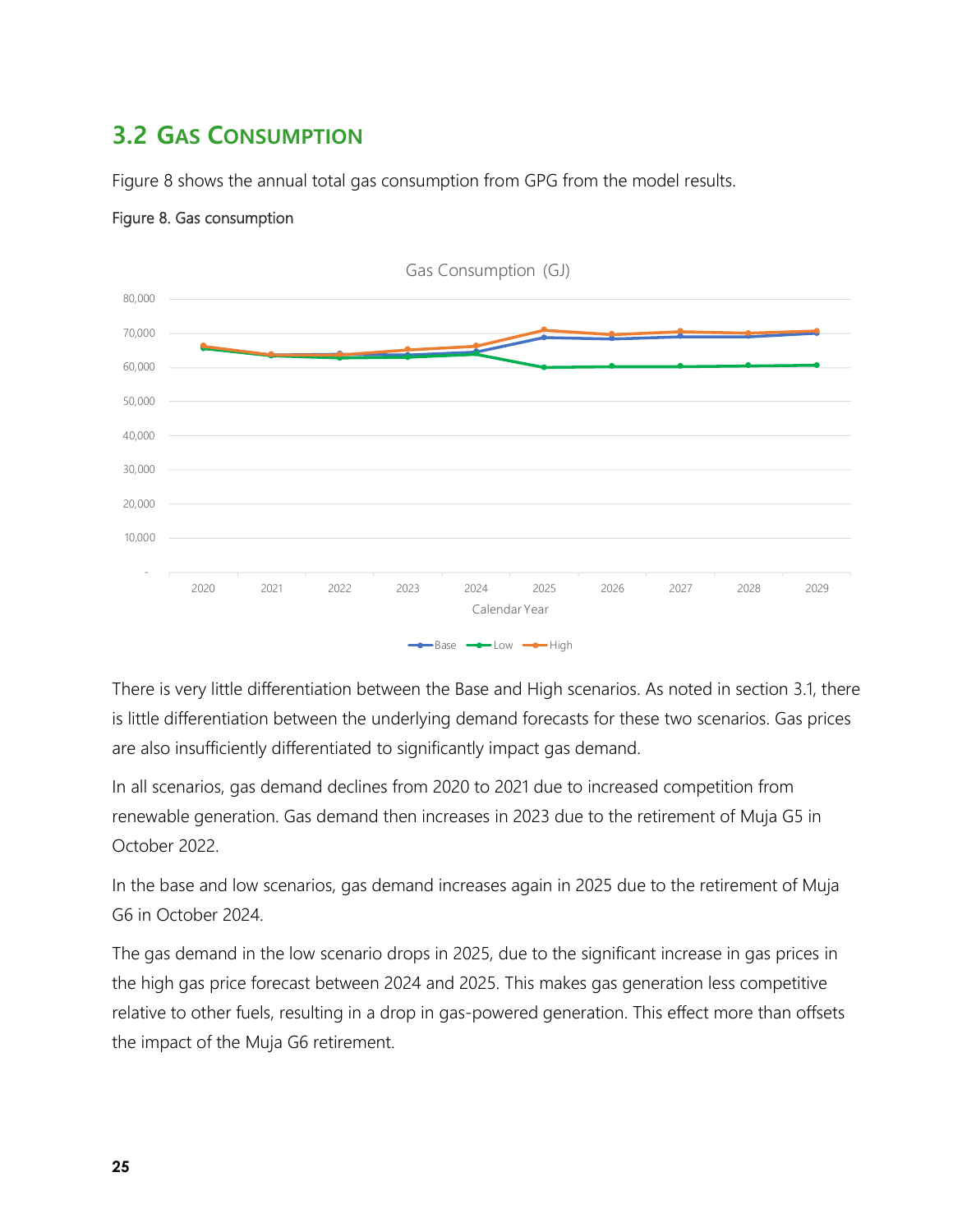## <span id="page-25-0"></span>**3.3 COAL CONSUMPTION**

[Figure 9](#page-25-1) shows the annual total coal consumption for electricity generation from the model results.



#### <span id="page-25-1"></span>Figure 9. Coal consumption

The small increase in average operational demand between the Base and High scenarios is largely met by an increase in coal generation rather than gas generation, leading to an increase in coal consumption in the High scenario.

In the Low scenario, coal consumption increases in 2025, as the increase in gas prices makes coalpowered generation more competitive.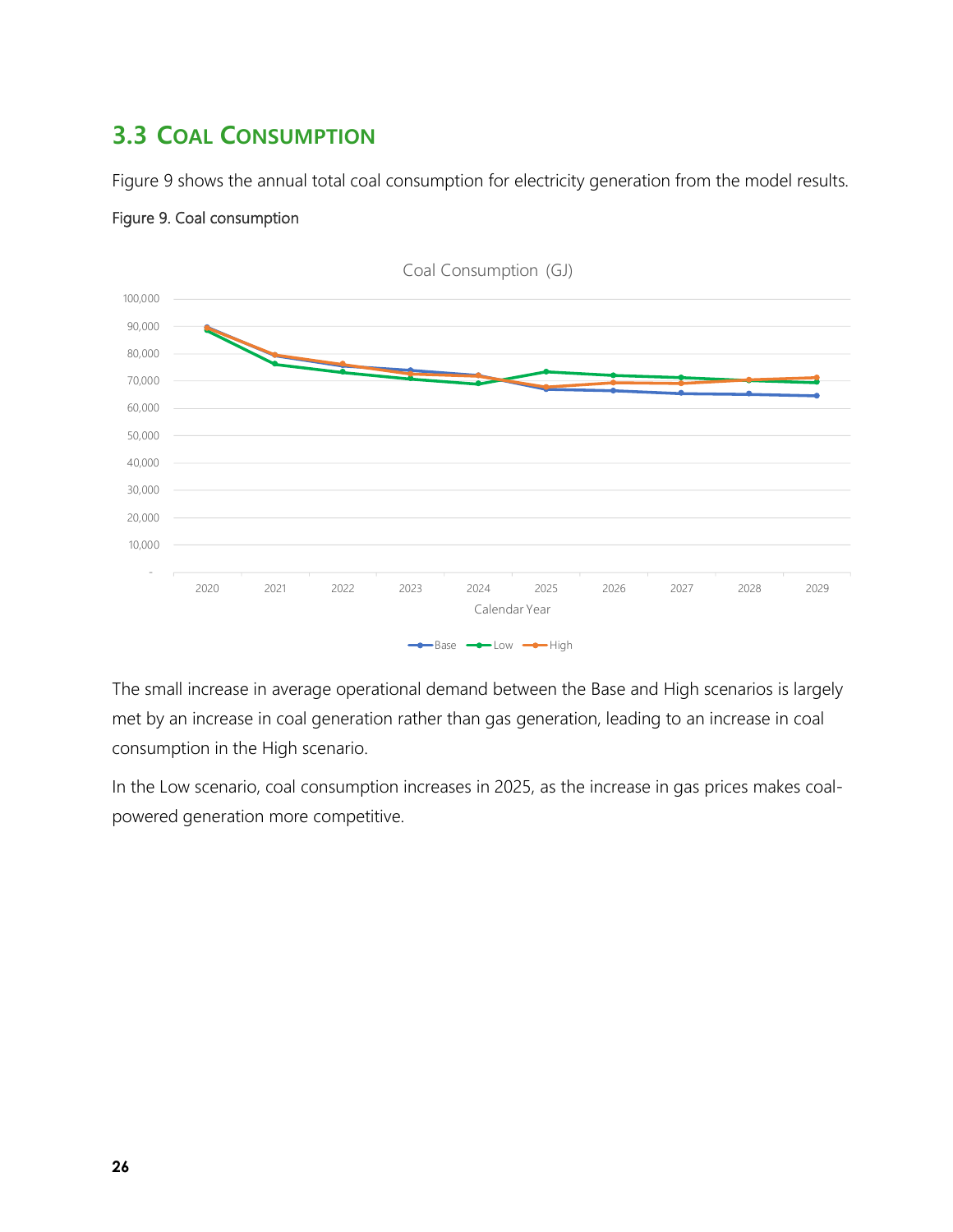## <span id="page-26-0"></span>**3.4 EMISSIONS**

[Figure 10](#page-26-1) shows total annual Scope 1 and Scope 3 emissions from the modelling results, in terms of the percentage change from 2005 levels (positive percentage values showing higher emissions than 2005 levels, negative values showing lower emissions).

The emissions presented here are the direct (Scope 1) and indirect (Scope 3) emissions from the combustion of fuels to generate electricity, so do not include emissions related to the use of electricity, nor the construction or decommissioning of generation plants.

#### <span id="page-26-1"></span>Figure 10. Emissions



Scope 1 and Scope 3 Emissions (% change from 2005)

In all 3 scenarios, emissions drop rapidly from 2020 to 2024 due to increased renewable generation and a resulting drop in coal generation.

None of the 3 scenarios result in emissions reductions that approach the Australian government target of 26-28% reductions by 2030.

Emissions are significantly higher in the High scenario, due to increased coal utilisation to meet the additional demand. Emissions also rise in the Low scenario in 2025, as an increase in gas prices results in greater coal utilisation.